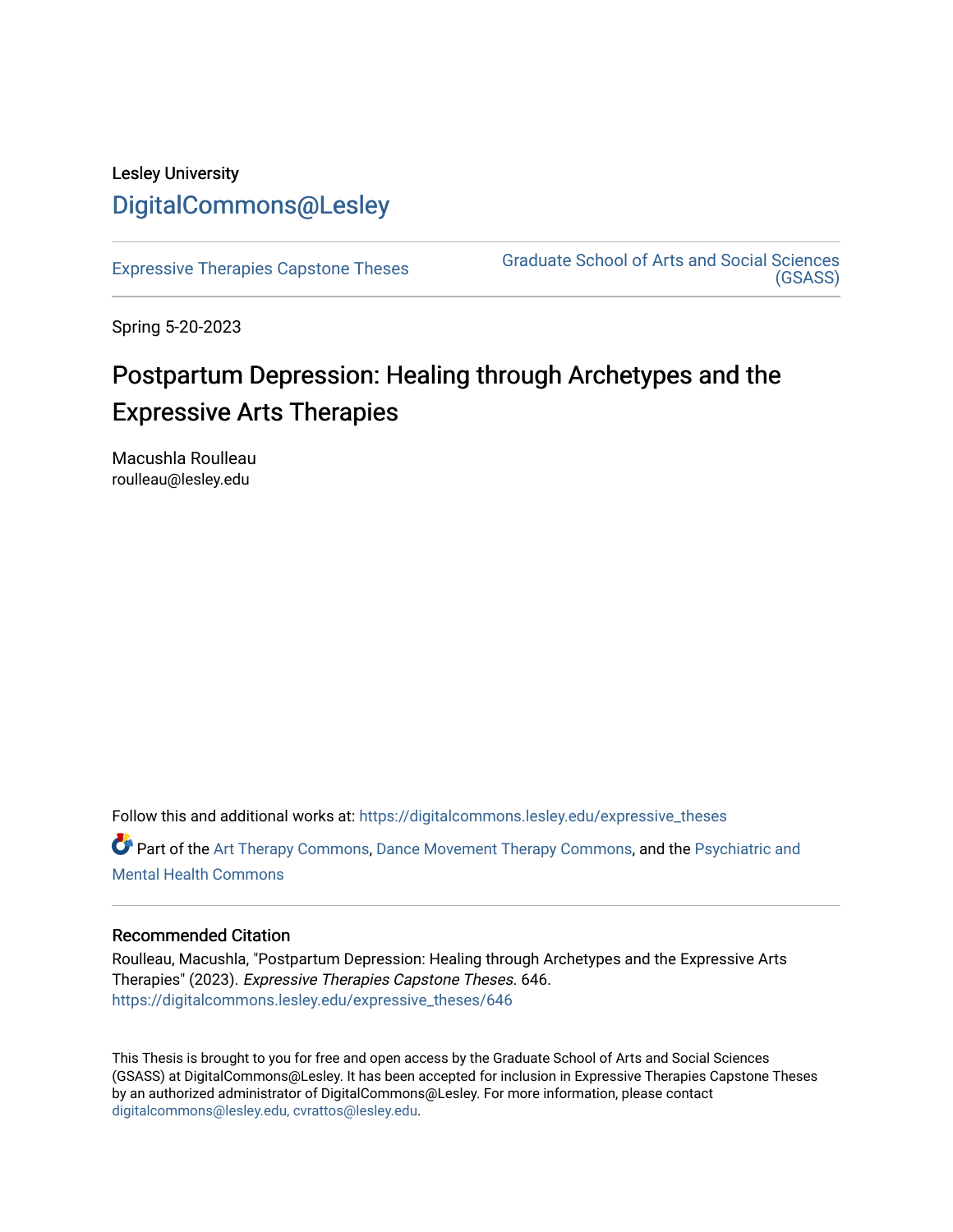# **Postpartum Depression: Healing through Archetypes and the Expressive Arts Therapies**

## **A Literature Review**

Capstone Thesis

Lesley University

May 15, 2022 Macushla Roulleau Dance/Movement Therapy Dr. Jena Leake, REAT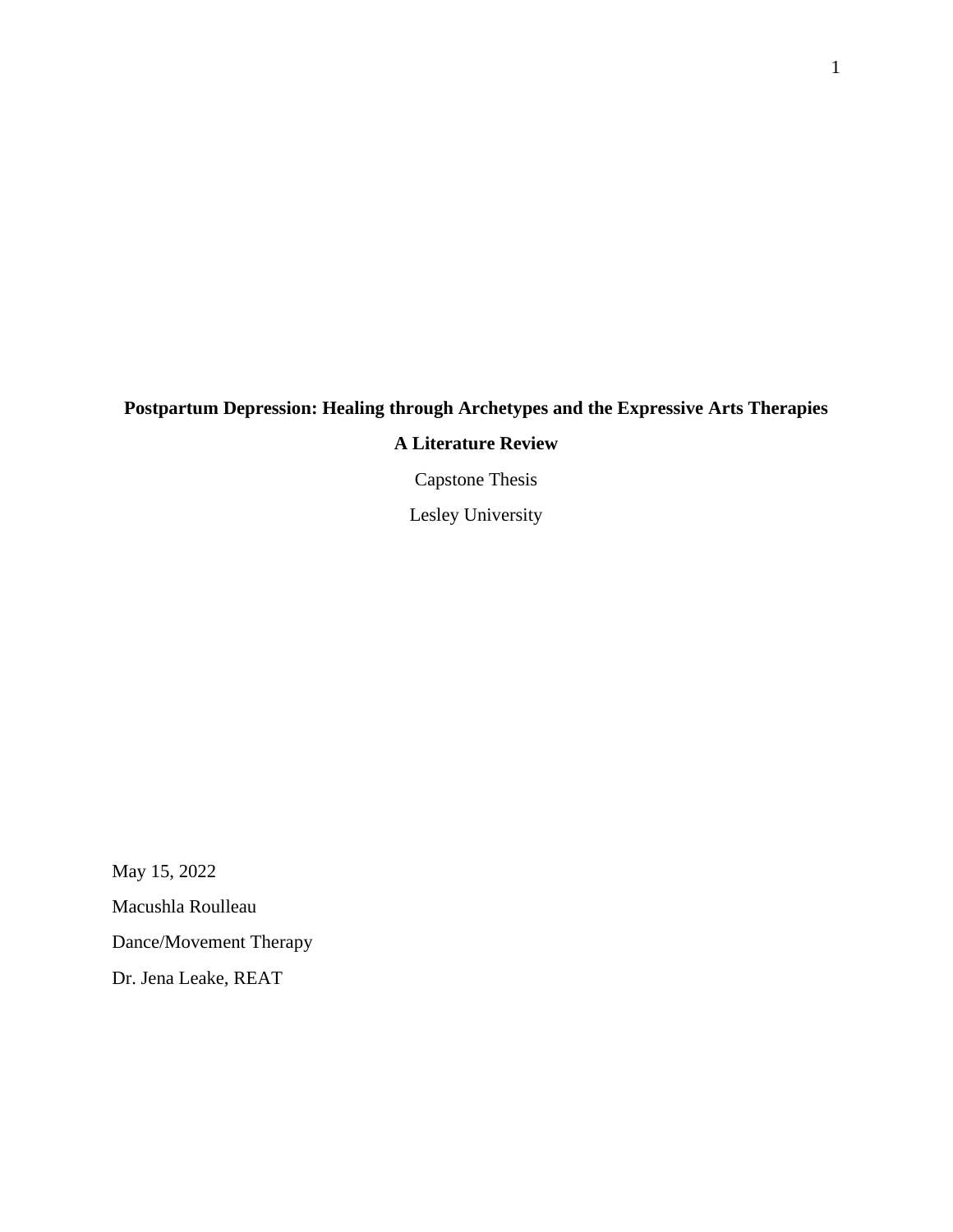#### **Abstract**

 This thesis is a literature review investigating treating postpartum depression through the expressive arts therapies and feminine archetypes. The expressive arts therapies explored for treatment are dance, music, art, and drama. Meditation, mindfulness, and writing are also included. The importance of expressive arts therapies in treating postpartum depression is of interest now because of the increasing number of mothers who experience postpartum depression who are looking for alternatives to treatment beyond, or complementing, traditional talk therapy and medication. A search for literature on treating postpartum depression with expressive arts therapies and archetypes was conducted on-line using the Lesley University database. This research provides resources for women who are seeking to overcome postpartum depression in increasingly creative ways. The author will be presenting recommendations for incorporating this creativity in the lives of mothers. Recommendations for incorporating expressive arts therapy interventions for treating postpartum depression will include examples of integrating feminine archetypes for healing.

*Keywords: postpartum depression, postpartum health, postnatal health, postnatal depression, archetypes, feminine archetypes, dance/movement therapy, music therapy, art therapy, drama therapy*.

*Author Identity Statement: The author identifies as a straight, temporarily able-bodied, cisgendered white woman from Minnesota of Irish and Danish Ancestry.*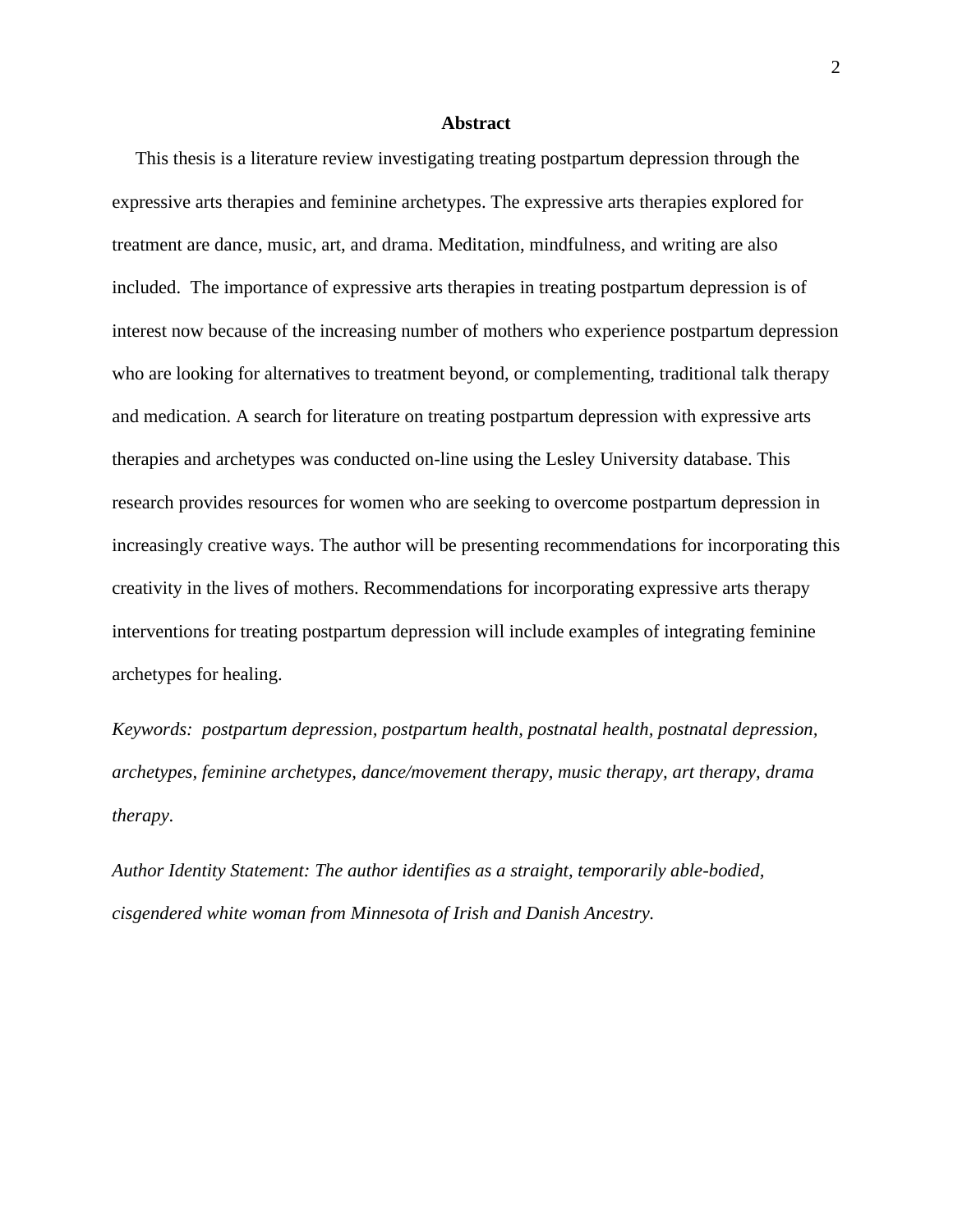#### **Introduction**

Postpartum depression is marked by numerous clinical features following a birth such as lack of interest in the new baby, lack of bonding with the baby, or feeling very anxious about the baby, lack of appetite, feelings of being a bad mother, crying for "no reason" and feeling hopeless, worthless, or sad. (American Psychological Association, 2007, p. 1)

"Expressive arts therapy uses various arts—movement, drawing, painting, sculpting, music, writing, sound, and improvisation—in a supportive setting to facilitate growth and healing" (Rogers, 1993, p. 2). In my thesis I will explore how the expressive therapies can be useful tools in helping new mothers who suffer from postpartum depression (PPD) to be able to create, move, heal, and imagine new ways of being in their bodies. I will investigate how the expressive arts therapies can be an effective treatment option for PPD and support new mothers in feeling strong and capable as well as less isolated. I will examine the role of dance, drama, music, and art to assist new mothers in finding tools to help alleviate symptoms of PPD. I will investigate empowering female archetypes/goddesses for new mothers to explore as they emerge into their new identities.

As a researcher, I chose the topic of PPD because of my personal experience I had when I gave birth to my daughter. At that time (2009), I did not even know there was such a thing as PPD, let alone realize that I could get help. With the help of friends and family support, I finally emerged from a dark place into a place where I felt competent again and could bond with and care for my daughter. As I have learned in my research, social isolation is one of the main characteristics of PPD and all of the art forms to treat it that I have investigated have a social component to them (Hyvonen et al., 2020). Dance therapy, for instance, has assisted individuals in becoming social beings again, after experiencing feelings of isolation. Participants in one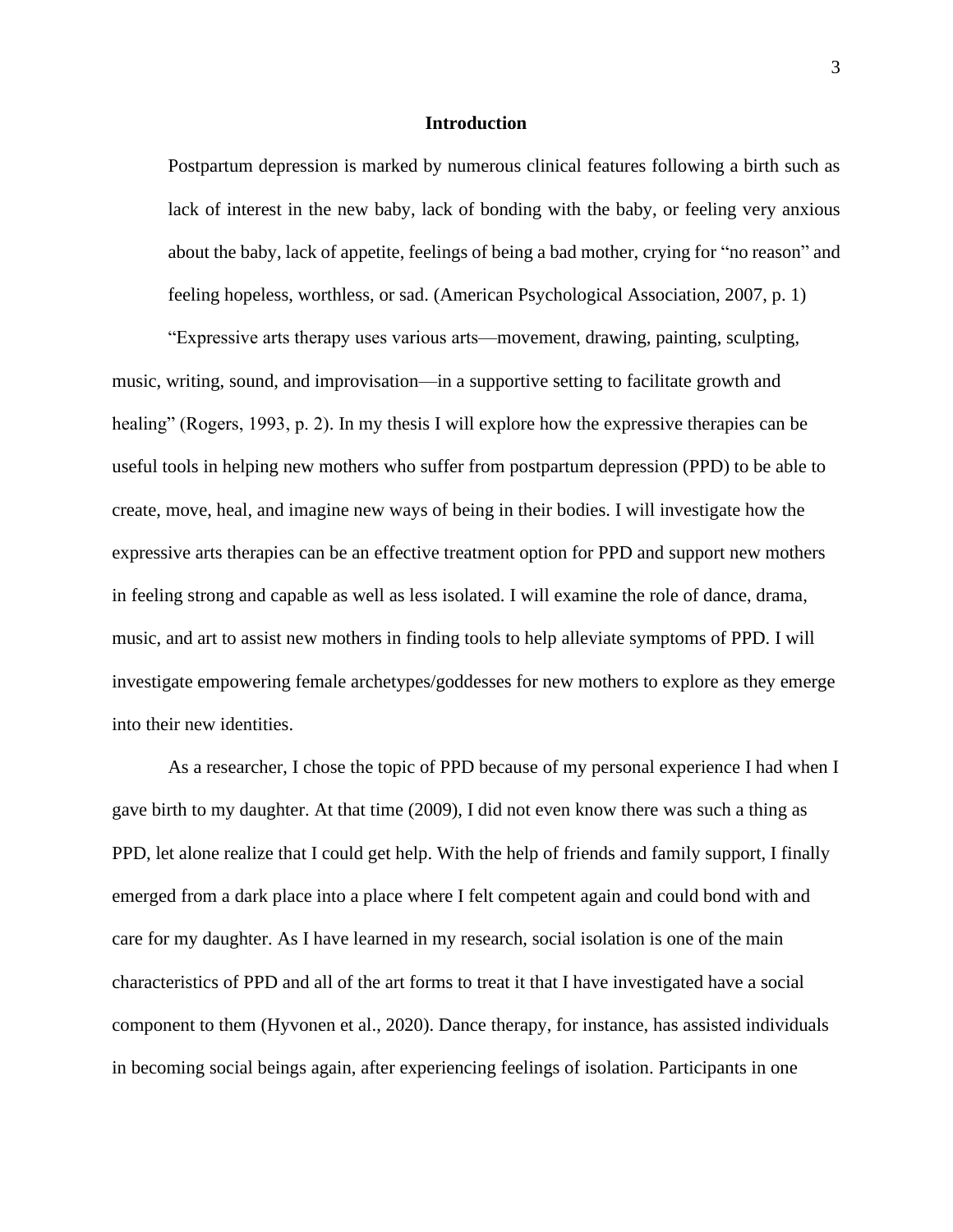study reported that "after DMT group therapy, they tolerated others better, were more active in social interaction, and felt less tense and more trusting of their own body" (p. 5).

As a researcher, I chose the topic of PPD, the expressive arts therapies, and feminine archetypes because I believe that mothers can use these methods of learning to help them heal from PPD. These archetypes will be included in this thesis because I have found them to be helpful tools and images to meditate on and find strength from in difficult times. I would like to share what I have found useful with the people who find and read this thesis, particularly those who struggle to find the energetic means to cope with PPD.

Awareness of PPD has expanded in recent decades. For example, two years ago, Dance Magazine (2020) interviewed a dance therapist, Gabrielle Kaufman, who specializes in working with mothers and dancers suffering from postpartum depression. "Depression has a way of disconnecting us from our bodies and from our relationship to others" (p. 22). By collecting information on how the expressive arts therapies and archetypes can help to heal PPD, I hope to help alleviate some of that disconnect as well as counter the stigma that can sometimes be associated with PPD.

The differences between PPD symptoms of new mothers in the United States and in other countries has been highlighted in that one woman states how much pampering a mother receives in Africa, her country of origin, and how she didn't realize how good it was there until she came to the United States during her second pregnancy (Maxwell, et al. 2018). By contrast, in the United States, we are still fighting for maternity/paternity/family leave in order to have time to heal, nurture, and become acclimated to parenthood.

In this thesis, I will critically review the literature on the expressive arts therapy and archetypes as part of treating PPD. I will discuss the implications of my findings for new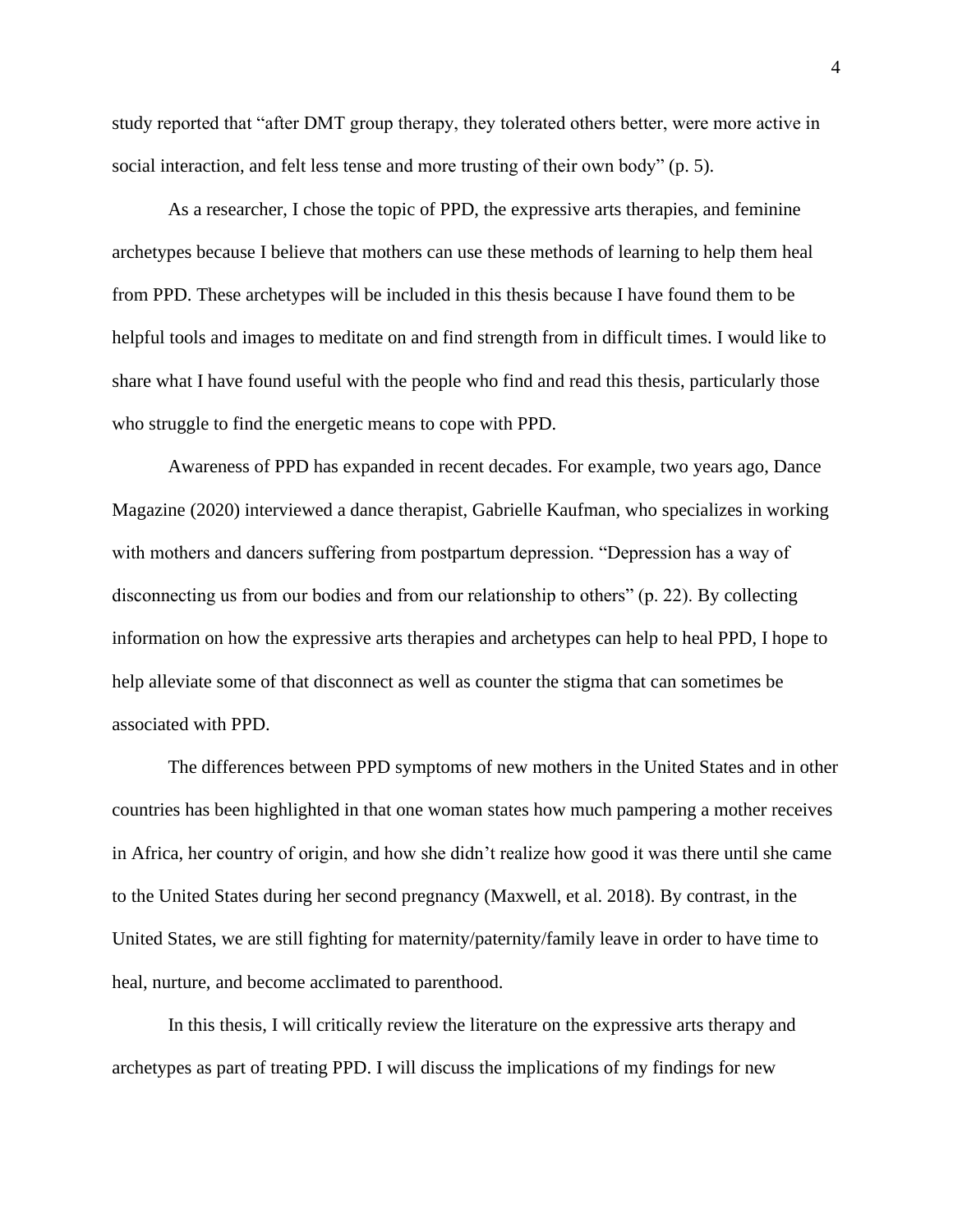mothers seeking treatment for PPD and make recommendations for expressive arts therapy interventions. I will explore empowering female archetypes to support women in their healing from PPD.

In Greek mythology, the goddess, Aphrodite, assigned Psyche four labors to be able to live in the world in harmony with Eros and have a family (Sharman-Burke, et al.,1986). Mothers can view their own journeys being just as powerful and may draw strength from the collective unconscious, which Jung described as "a form of the unconscious, (that part of the mind containing memories and impulses of which the individual is unaware), common to mankind as a whole and originating in the inherited structure of the brain" (Jung, 1968, p.1). There are also powerful energy patterns available to us for healing throughout our lifetime. I hope to provide guideposts and a place to start for one of the most powerful energies and archetypes of all, that of being a mother. Families are a work of art. People must treat themselves with patience and tenderness during their creation.

#### **Literature Review**

This review will highlight the current literature on the treatment of PPD using dance movement therapy, music therapy, art therapy, and drama therapy. This thesis will include empowering feminine archetypes from mythology and cross-cultural perspectives as sources of healing.

#### **Dance/Movement Therapy (DMT)**

Dance/Movement Therapy (DMT) is defined as "the therapeutic use of movement to further the emotional, cognitive, physical, spiritual, and social integration of the individual" (European Association of Dance Movement Therapy, 2020, p. 1). DMT aims to involve people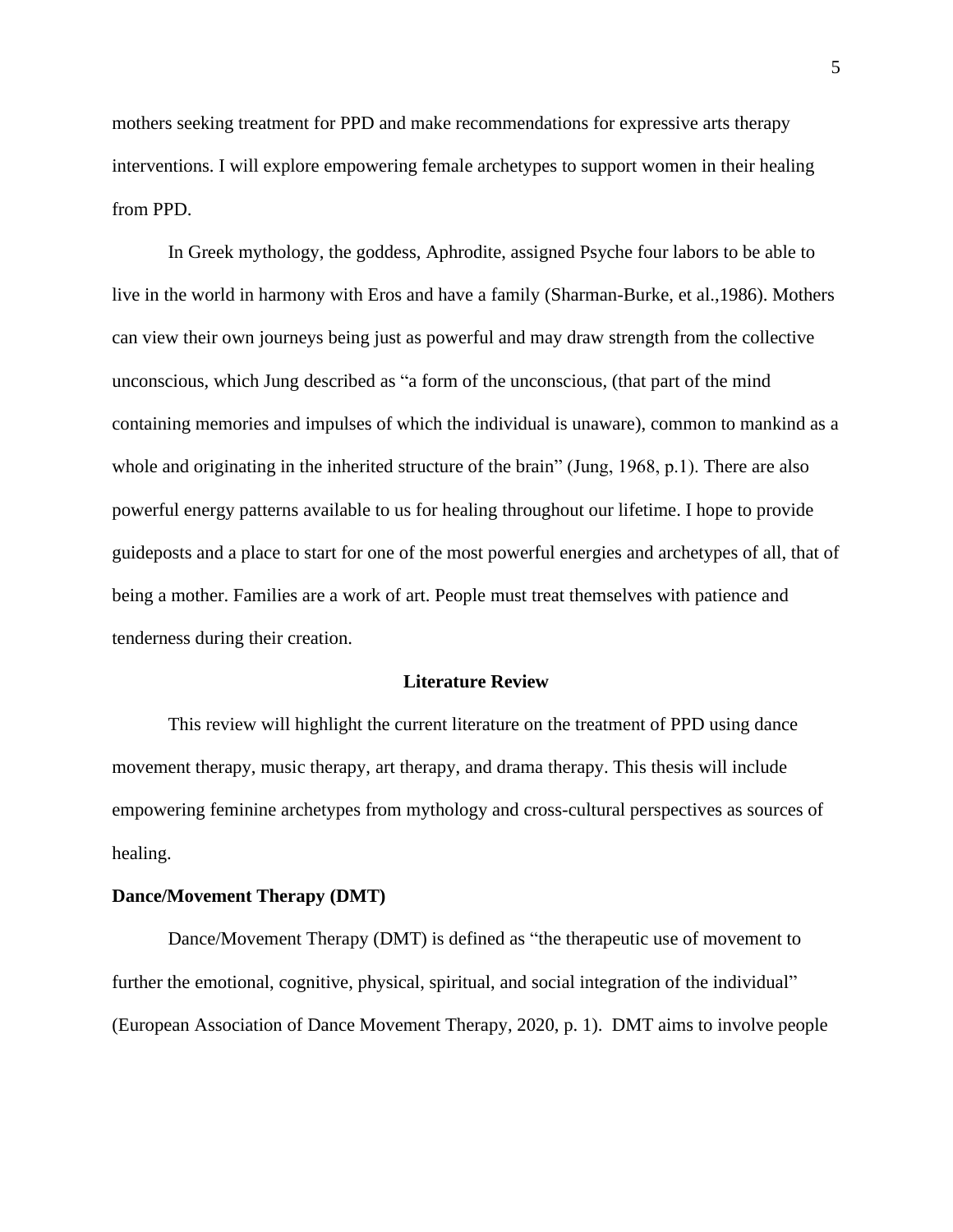in experiential work on both the physical and verbal levels. DMT has been shown to be beneficial in the treating of women experiencing depression and PPD (Pylvanainen et al., 2020).

Research in Finland treating women who were suffering from depression and poor body image was studied before and after a DMT intervention. (Pylvanainen et al., 2020). Before the intervention, body image and feelings were found to be those of embarrassment, disgust, and discomfort. The energy of the women was low, and they felt tension in social interactions. Following the DMT group intervention, the embarrassment, disgust, and tension were significantly decreased, and social interaction was more relaxed.

Hyvonen, Muotka, and Pylvanianen (2020) sought to connect the participants' body images to moments of pleasure in the body. Pleasurable moments were most often found in some type of movement and engaging in physical actions. Participants became in touch with positive feelings about the body with such activities as dancing, swimming, and sports. "Physical closeness, intimacy and hugs, being with one's partner, and *interactions with children* were mentioned in pleasurable body memories" (p. 6, italics mine). Dancing was considered vital to DMT and was seen not only as body movement, but in creative expression, and communication (Hyvonen et al., 2020). Attention was given to embodiment. Embodiment was no longer ignored.

While working with people and movement, metaphors often arise. Metaphors can produce information about a person and create fresh perspectives, aiding in working through difficult experiences, such as depression (Hyvonen et al., 2020). Hyvonen et al. facilitated postpartum support groups utilizing DMT approaches which included improvisation, mindfulness practices, use of props, and reflection through drawing, writing, and discussion. The group meetings included an orientation, a thematic exploration, and closure. The thematic explorations were based on Hyvonen's (2020) previous research regarding the treatment of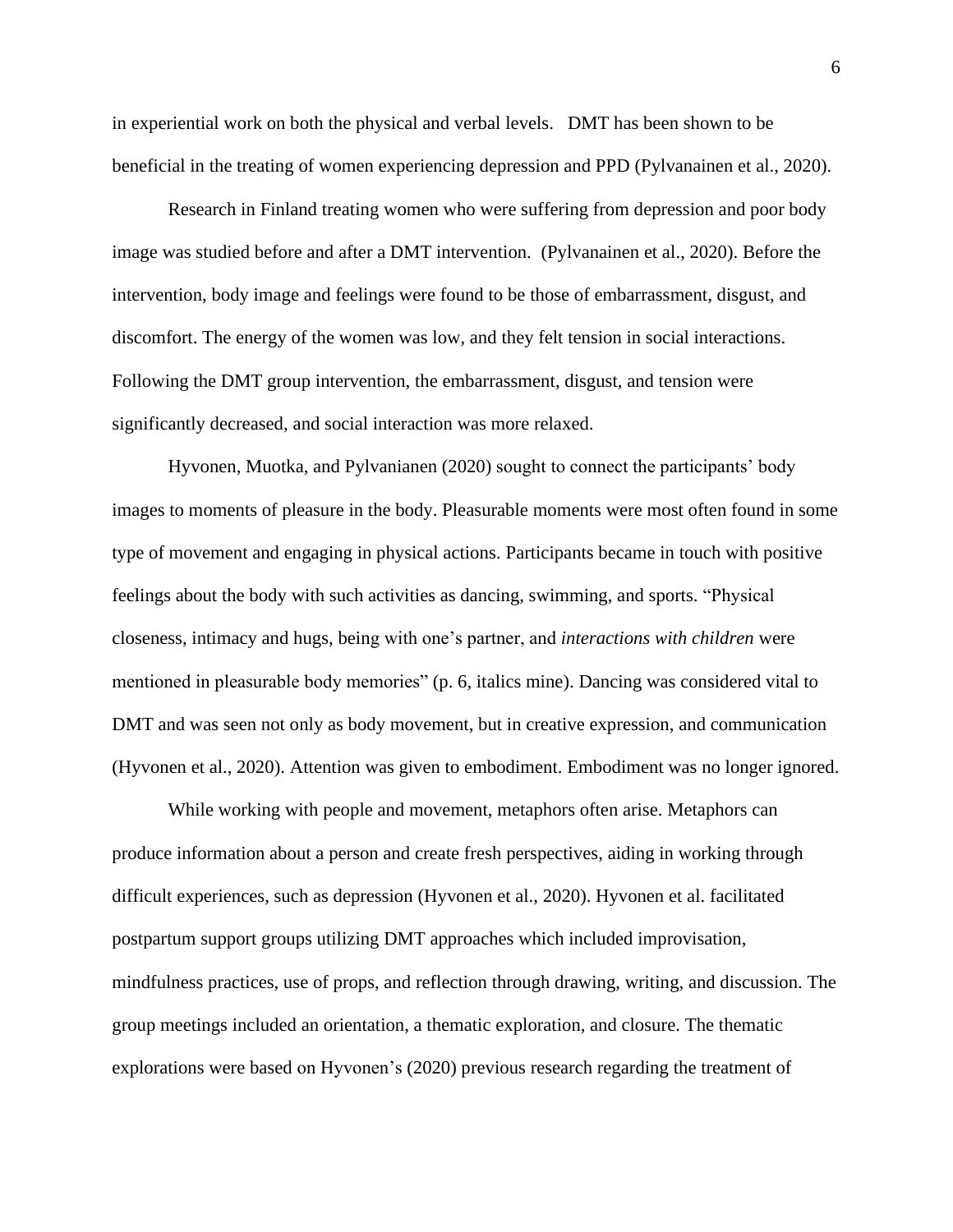depression. The goals were to use different movement options, explore boundaries and awareness of the body, use symbols, and create a sense of safety as women expressed their emotions. Playfulness was utilized throughout the study. "40% of the DMT participants in Hyvonen's study were classified as recovered or improved, while the treatment-as-usual group only 14% had improved" (p. 23). An important component of DMT was that it was to create movement interventions that were based on what the participants were able to do. Energy level and willingness were considered during the movement exercises. In other words, dance movement therapists met the client where they were.

DMT has been shown to be an effective treatment for mothers experiencing PPD (Loughlin, 2009; Doonan & Brauninger 2016). "Every new infant is dependent on a reliable, empathic, alive mother in order to achieve a psychosomatic existence, to establish a self that 'goes on being' and to develop a capacity to relate to the mother or others" (Winnicott, 1963, p. 139). While treating mothers with PPD, DMT uses approaches that include opportunities for mother-infant communion through the physical senses, the natural medium of infancy. DMT can also provide an experience of the present moment in which minute swings of feeling between mother and infant can be seen or felt by both parties (Loughlin, 2009). Parents can learn to trust their intuition, gradually becoming aware of its power (Papousek & Papousek, 1997).

Loughlin (2009) developed the *Intuitive Mothering* program for mothers experiencing PPD. This program focused on developing intuition in interacting with infants. With *Intuitive Mothering*, intuition plays a vital role. The word intuition is derived from the Latin *tueor*, to look. Intuition can be enhanced, and people can learn to develop their intuition through experience (Hogarth, 2001). Lieberman's (2000) insight into implicit learning suggested that it: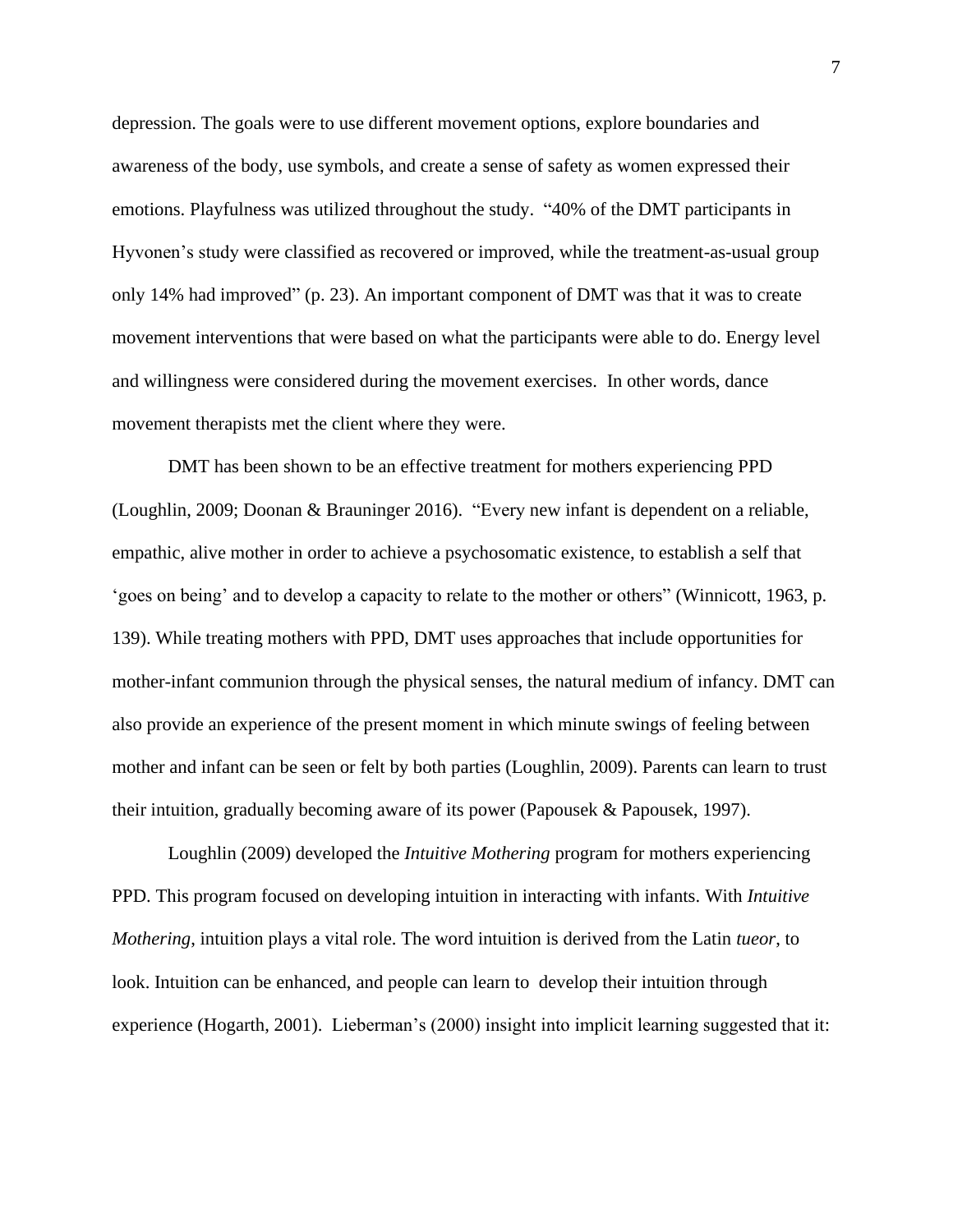occurred early in life at the non-verbal stage and is stored as implicit memory or implicit knowledge. Lieberman argued that intuition and implicit learning are related overlapping processes, as both operate in the same neuroanatomical base of the basal ganglia in the brain. In the carefully prepared therapeutic space of the dance room, the richness of the mother-infant togetherness is heightened. (p. 4)

Mothers interviewed about their experience with *Intuitive Mothering* (Loughlin, 2009) spoke about how they used to dance and sing years ago and how they were able to re-access singing and dancing with their infants. Dancing and invigorating movement raised endorphins. Movement was good for the baby and helped alleviate the mother's PPD.

An additional aim of the sessions was for the mother to hold their infant while participating in moving with other mothers in simple circles and lines. The dyads of mother and child moved to quieter music with other mothers and children. This enabled the mother to have a sense of her body as well as tuning in to how the infant's body molded itself to hers. (p. 5)

Loughlin (2009) suggested to the new mothers that they observe their infants during the week in between sessions and report back to the group what they noticed. Mothers noticed that at two to three months of age, infants began to laugh, and that they were ready for some tickle play. These new interactions built connection and pleasure between mother and baby. Mothers expressed relief that their babies seemed to be healthy and well. These new interactions calmed mothers as well as babies and alleviated some of the worry and guilt that the mothers had experienced by being unwell. "I can see she is alright" (new mother, p.11). "DMT had an important role to play in offering pleasurable and accessible interventions for the mother-infant relationship" (p. 12).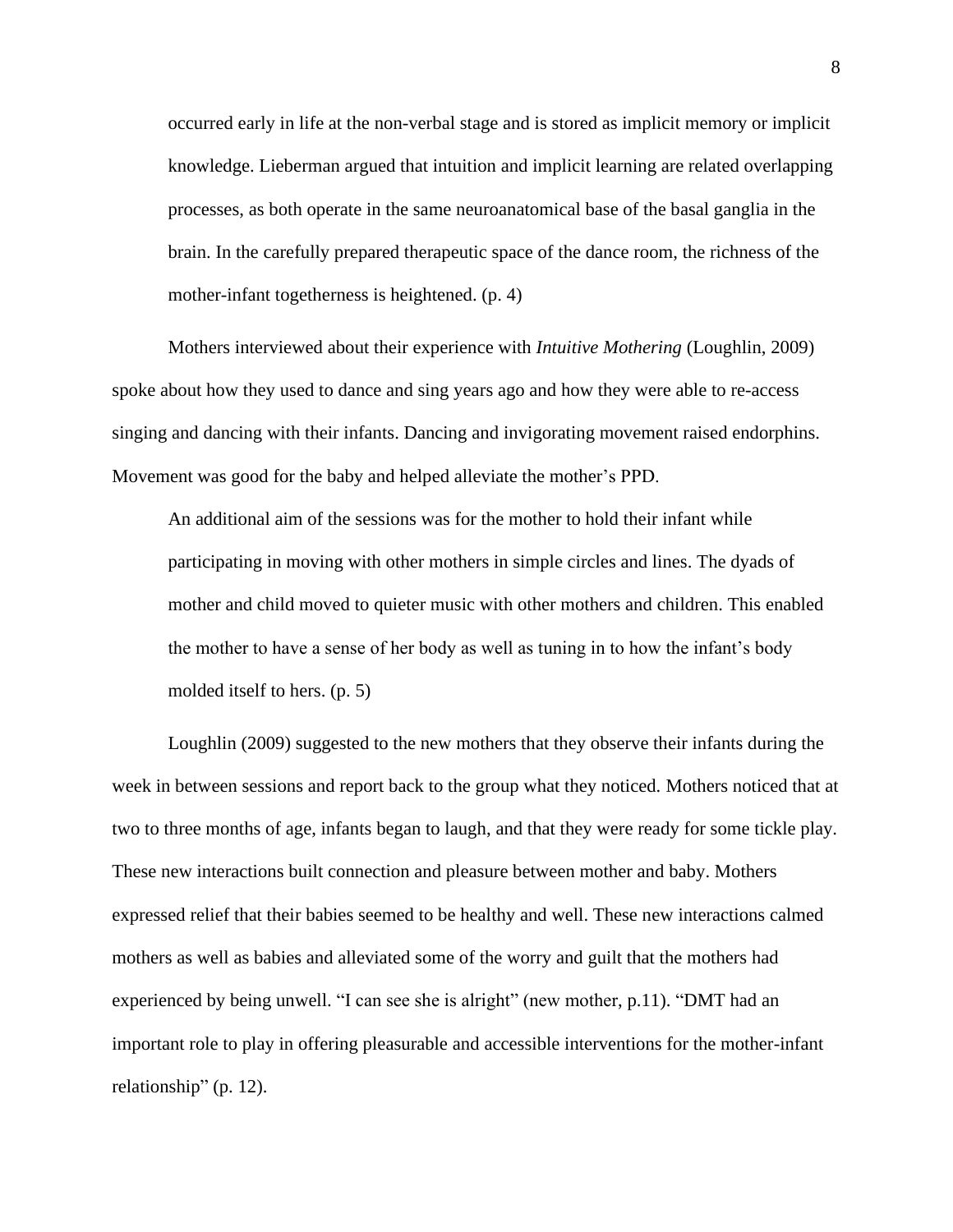Dance can be defined as the expression of feelings through movement (Goddard-Blythe, 2004). The activities of rocking, cradling, rolling, swaying, sliding, swinging, and balance can help expand knowledge of the body and provide a sense of physical and emotional calm, as well as promoting communication between mother and child. (Sherborne, 2001). Mothers felt invigorated by being part of an energetic environment that was created during a DMT group which encouraged these feelings. Mothers spent time with mothers, and babies spent time with other babies. These social interactions revealed that this group created benefits for both mother and child (Doonan et al., 2015).

In a group utilizing movement, mindfulness and yoga, mothers were introduced to these concepts during their movement interactions (Barton, 2011). Barton found that beginning with yoga made the shift to dancing and movement flow more easily, and that mothers were more responsive to the dancing aspect of the treatment if the class began with yoga first. Barton's program was not one of mother and infant together, but rather something the mother could do with the help of family members or friends taking care of the infant when the infant is a bit older. When the mother wishes to do something beneficial for her body and mind, this type of program could contribute to postpartum wellness and be an effective treatment for PPD.

In all of Barton's (2011) movement activities, whether alone or shared with their infant, rhythm, balance, and playfulness were emphasized, as well as getting in touch with pleasurable embodiment for both mother and baby. DMT interventions assisted new mothers in finding joy again, joy within their own bodies, and joy in attuning to and communing with their babies (Barton, 2011).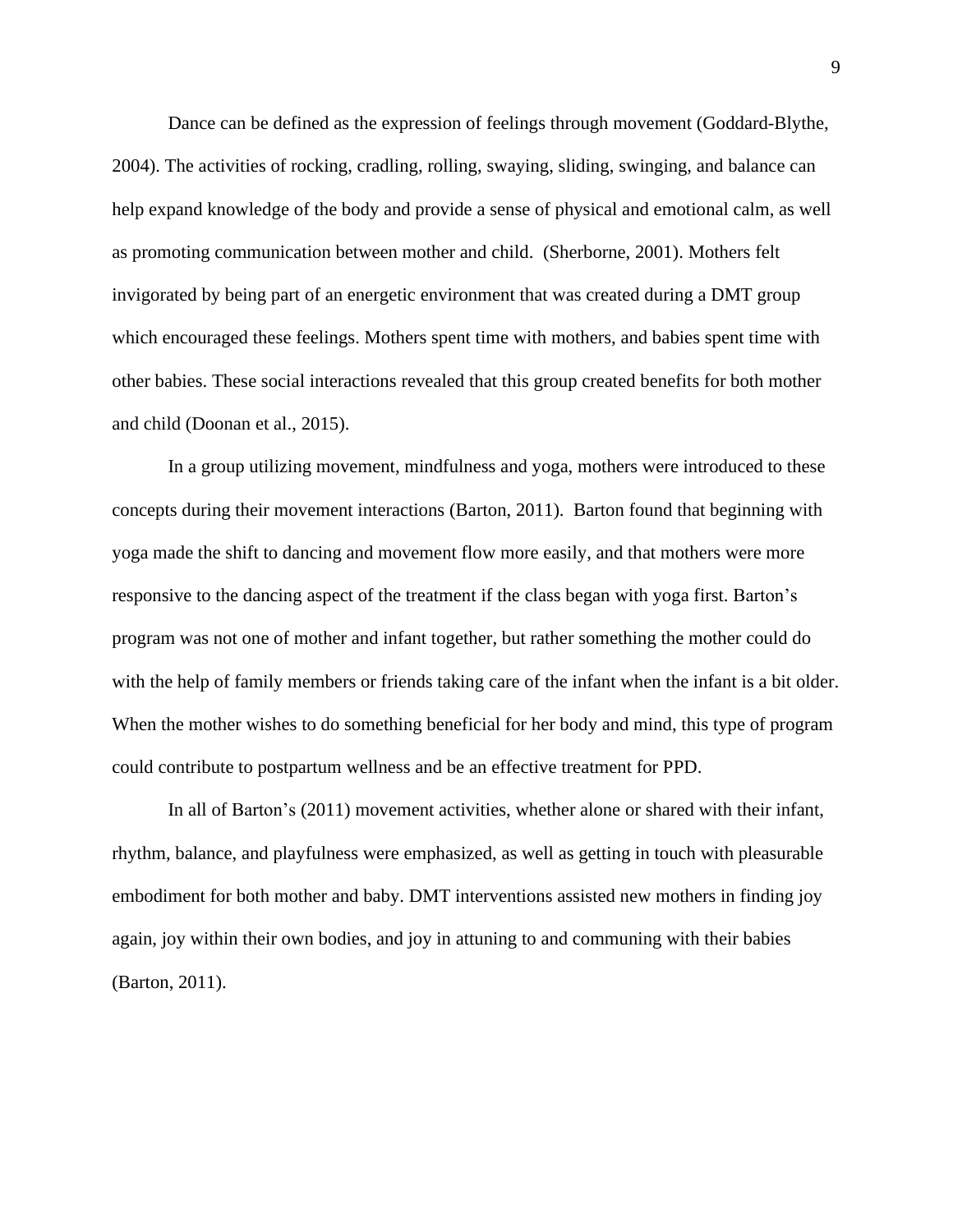#### **Music Therapy**

Music Therapy is the clinical & evidence-based use of music interventions to accomplish individualized goals within a therapeutic relationship by a credentialed professional who has completed an approved music therapy program. Music therapy interventions can address a variety of healthcare & educational goals. Music therapy can also promote wellness, manage stress, alleviate pain, express feelings, enhance memory, improve communication, and promote physical rehabilitation. (American Music Therapy Association, 2022)

In the UK program, *Melodies for Mums*, Williams (2019) aimed to help new mothers with PND, or those at risk of it, combat their symptoms by singing songs specially chosen to improve confidence and help them bond with their babies. No musical experience was necessary. Williams discovered that music therapy can help alleviate symptoms of PPD. Music therapy assisted in forming social bonds, and the new mothers felt less isolated. *Melodies for Mums* also taught songs that could be used at home to soothe, communicate, and bond with babies and promote healthy attachment. Mothers found that they shared experiences and feelings with other mothers during the *Melodies for Mums* sessions, and this helped to reduce the stigma around PPD.

*Melodies for Mums* found that mothers with moderate to severe PND who participated in singing saw a significantly faster improvement in their symptoms than a control group (Williams, 2019). As one mother reported:

The singing helps not just because it gets me out for a walk and into a community, but because it becomes almost meditative. You're singing these really silly songs, but you don't have to talk…you just share space. (p.1)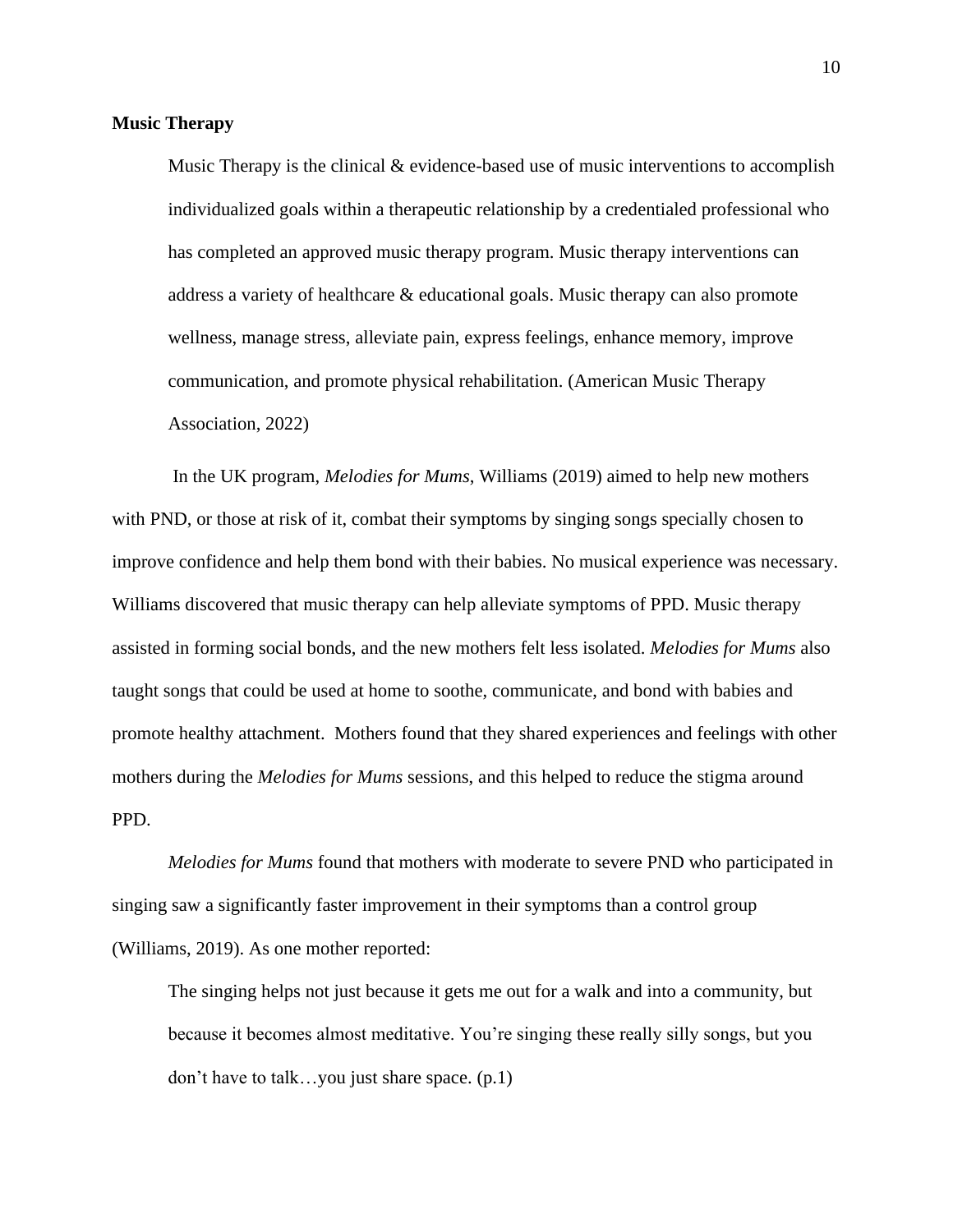Using music to treat PND is of fast-growing interest worldwide (Fancourt, 2019).

Women who have been involved in the singing class at *Melodies for Mums* had been observed holding their heads a bit higher and had "a spark in their eyes" (Farquarson, 2019, p. 2). One new mother commented how she felt "lifted, and a bit lighter" (p. 2) by the end of the session, as she headed back out into the world.

Friedman et al. (2010) used lullabies to help treat PPD in new mothers. Lullabies are an ancient form of soothing which are easily accessible to mothers for everyday use. "The postpartum period is a time when a woman may experience a mental health condition, such as PPD, but women who were shown support were less likely to remain depressed. Furthermore, the use of lullabies stimulated early language development" (p. 220). So not only did lullabies calm mother and baby, but they also had a positive effect on future learning.

Lullabies are often accompanied by movements of swaying, rocking, patting, and walking. In the program *Lullaby 101* (Friedman et al., 2010) the parents discovered how they used music in their lives, created descriptions of lullabies, worked together discovering lullabies participants knew, identified babies' distress or overstimulation, wrote lullabies, chose soothing activities to do while singing lullabies, and chose soothing music for babies.

One of the facilitators of *Lullaby 101* was interacting with a mother and her inconsolable baby. The facilitator asked if it was alright to hold the baby and spoke comforting words to the mother before turning her attention to the fussing infant. The facilitator sang a few different lullabies and by the end of the session, the baby was sound asleep. The mother thanked her and commented, "You make it look so easy" (Friedman et al., 2010, p. 223). The facilitator reassured the mother. "I've had lots of practice but honestly, your baby will learn to respond to your voice, your breathing, your love. That's how music builds the bond between mother and child" (p. 223).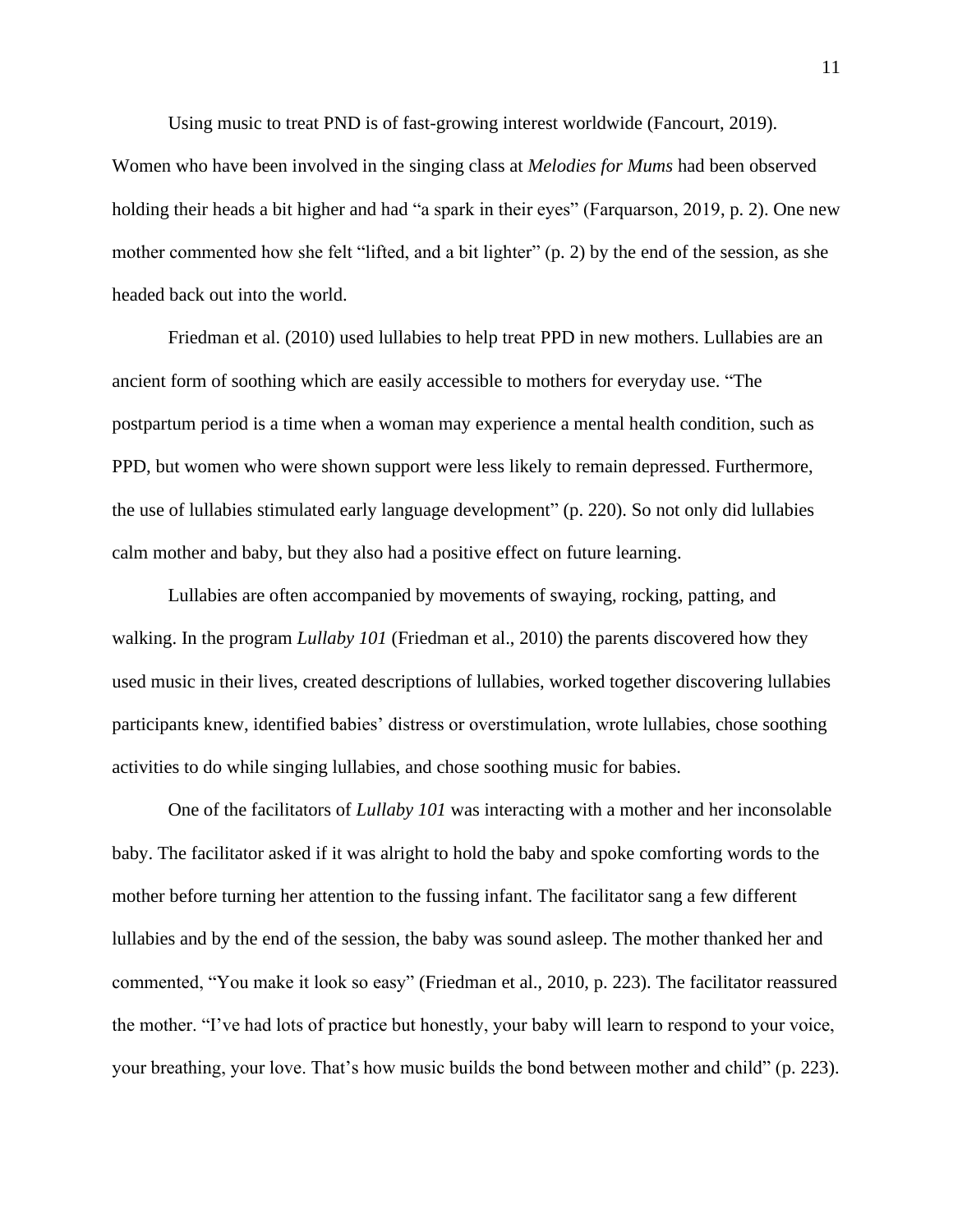CHIME, *Community Health Intervention through Musical Engagement*, is a musical program to support postpartum mothers in the Gambia, West Africa (Sanfilippo et al., 2019). Music to support perinatal and postpartum mothers already existed in these communities, which made it easier to investigate. For instance, there are infant naming rituals that occur several days after birth and are musical celebrations to recognize the new mother and her family. Performances by Kanyeleng groups (musicians in local communities) are intimately associated with pregnancy and motherhood and are vital in health communication.

CHIME provided services to both pregnant women and postpartum women, who had mild to severe symptoms of depression (Sanfilippo, 2019). This communal involvement aimed to reduce the stigma associated with treatment by working with women of all ranges of psychological distress. The study utilized midwives, birth companions, pregnant women, and musicians (griot and Kanyeleng groups). All sessions began with a welcome song and ended with a closing song. A lullaby was given at each gathering. By using the Kanyeleng groups indigenous to the culture and local to each of the four clinics involved, the sessions were appropriate to the context of giving birth in the villages. By utilizing the use of music already in place, this study reached more mothers in the communities of the Gambia.

Fancourt et al. (2018) investigated listening to music starting when the mother was still pregnant. Experiences in pregnancy were important for the mental health of the mother and the well-being of the infant. Pregnancy health has demonstrated to be an important predictor of postpregnancy wellness or illness. Using music during pregnancy, especially the last trimester and after the birth, was shown to be helpful in healing mothers with PPD.

Fancourt et al. (2018) recommended 30 minutes per day of listening to music to promote relaxation and to alleviate stress and anxiety in women who are pregnant. Women who did this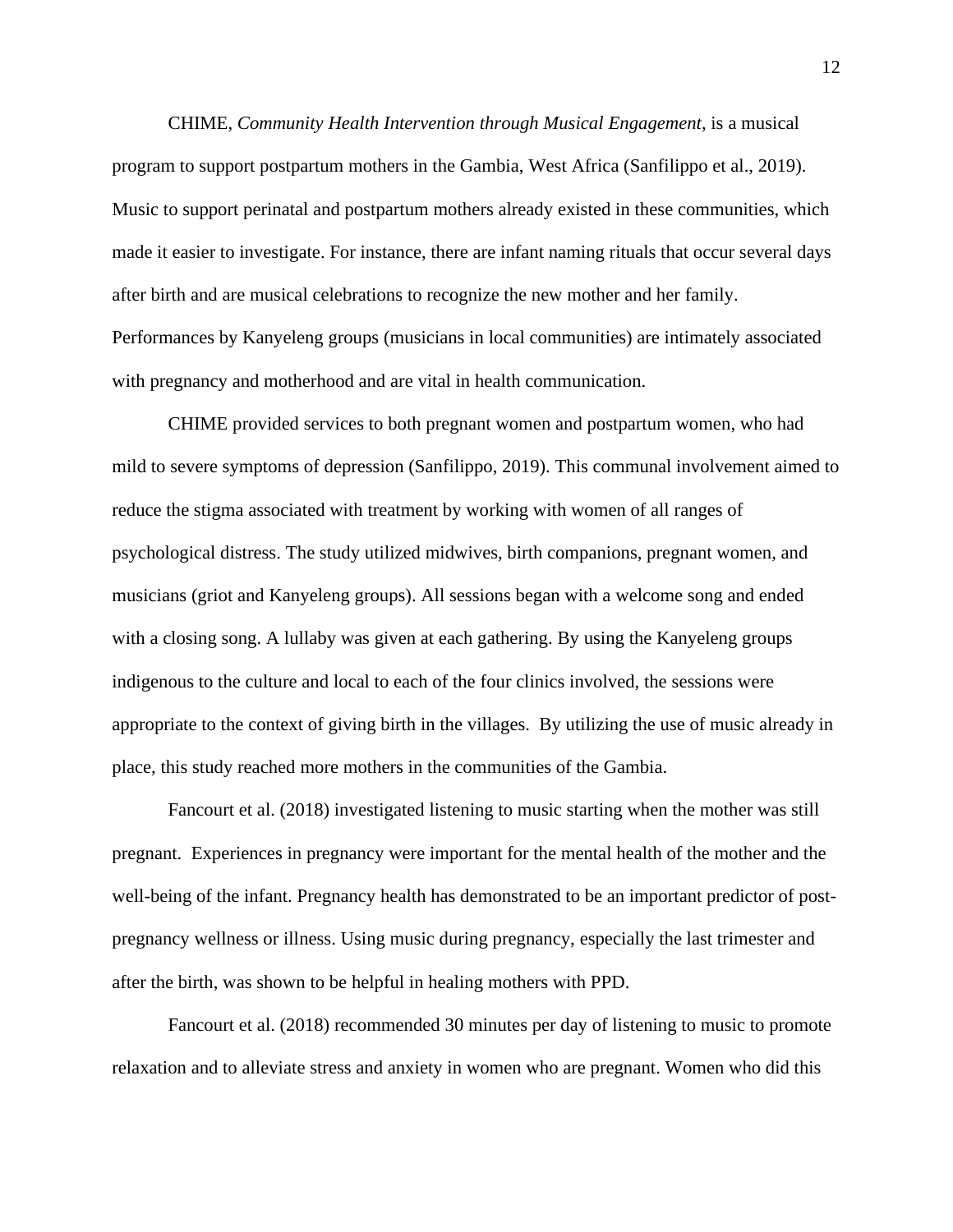found significant decreases in depression and anxiety. These results showed that listening to music is associated with positive mental health after giving birth.

Group singing facilitated recovery from the symptoms of PND (Perkins et al., 2019). Five distinctive features of the group singing emerged: "(1) providing an authentic, social, and multicultural creative experience; (2) ability to calm babies; (3) providing immersive 'me time' for mothers; (4) facilitating a sense of achievement and identity; (5) enhancing mother-infant bond" (p. 1). The mothers learned new activities to do with their babies, and reported increased confidence in doing so, as well as transferability to their lives outside the sessions. Participants in the study were appreciative of the multicultural music that was used during their time together.

Interacting with other mothers was a highlight for the mothers, along with a general sense of being accepted, and of the babies being accepted, exactly as they were. It did not matter whether the infant was fussing or colicky, the atmosphere provided was one of acceptance and patience. As one mother reported:

It's just the way that (the babies) are with each other, and you can see they remember each other. It just shows that once a week with the music and the drum and then the singing, they've all developed, and they've all grown up so much. (Perkins et al., p.8)

#### **Art Therapy**

"Art therapy is an integrative mental health and human services profession that enriches the lives of individuals, families, and communities through active art-making, creative process, applied psychological theory, and human experience within a psychotherapeutic relationship" (American Art Therapy Association, 2022).

Morton and Forsey (2013) reported on an organization in the United Kingdom called *My Time, My Space.* The organization aimed to be an "innovative approach to the treatment of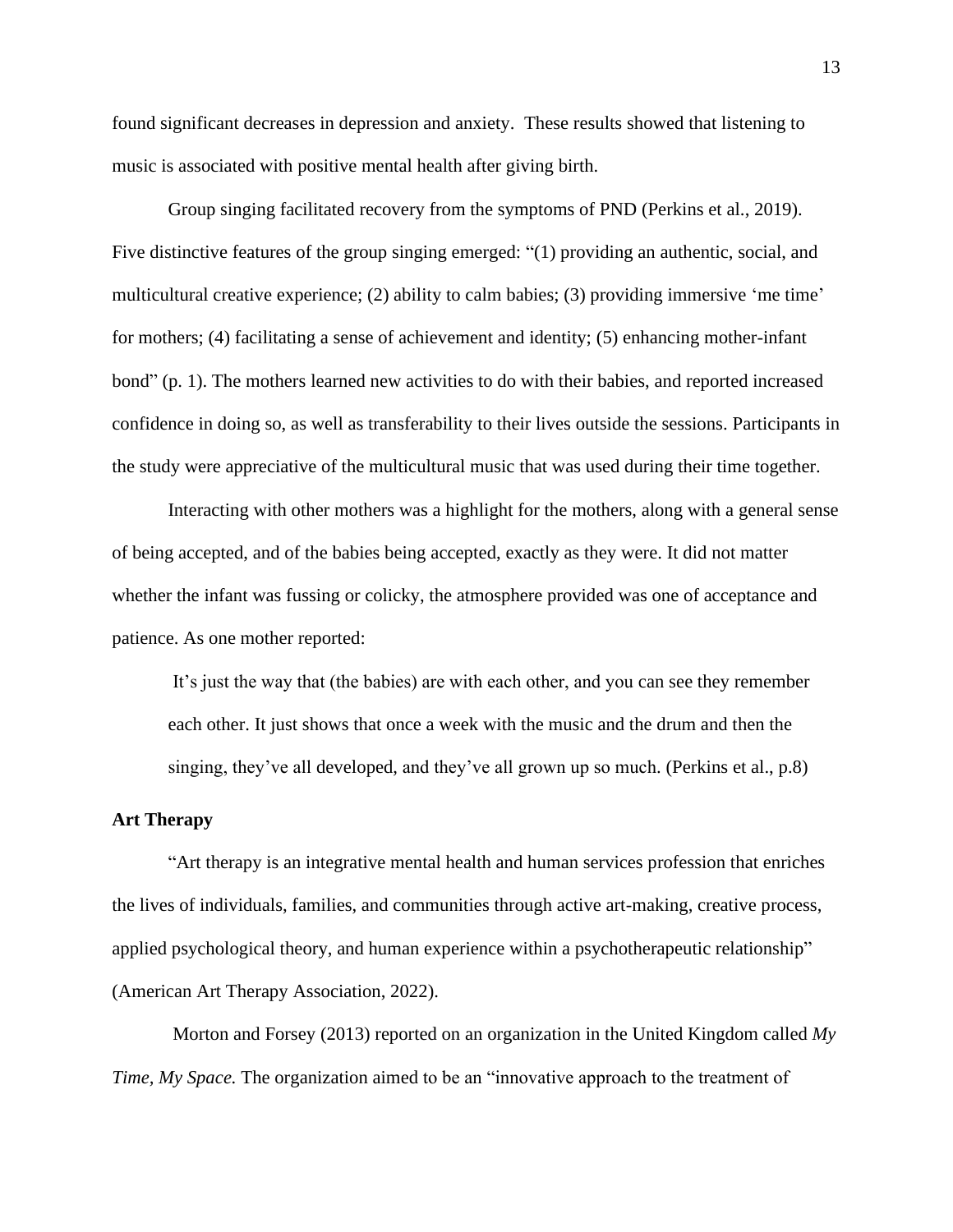postnatal depression, using creativity in a group setting. Post-course evaluations have shown positive outcomes with a reduction in postnatal depression and reduced social isolation" (p. 31). Groups of up to 10 women were identified as having postnatal depression (PND). Each woman could be referred by their health visitor, general practitioner, or family support worker. Within *My Time, My Space*, professionally run childcare was offered, so that the women could have a break from caregiving and be encouraged to become completely immersed in the artistic process of painting, creating collage, or sculpting. The process of creating itself, rather than the product, was emphasized in the group. Each session was two hours long and was led by an accomplished artist, along with a health worker and family support worker who took the workshop along with the women who were participating in the course. Some of the mediums used were paint, fabrics, collage, jewelry, silk painting, and sculpting materials.

The atmosphere in the groups was one of informality and relaxation. There was lots of laughter and time to bond with other women who were also experiencing PND. Many of the participants in the course deeply valued the chance for social interaction, and the making of new friends had an uplifting effect on their mood (Morton et al., 2013). As one participant reported, "I go to psychotherapy and I don't say a word, but in nine weeks of *My Time, My Space* I've said more than in 18 months of psychotherapy" (p. 33).

One of the health visitors described the program as transformative and highlighted its ability to reach women on many levels, in a variety of different ways, including socially, creatively, and psychologically (Morton et al., 2013). Participants felt less stigmatized and alone when working as a group together. This camaraderie helped to reduce the stigma in seeking help for PND.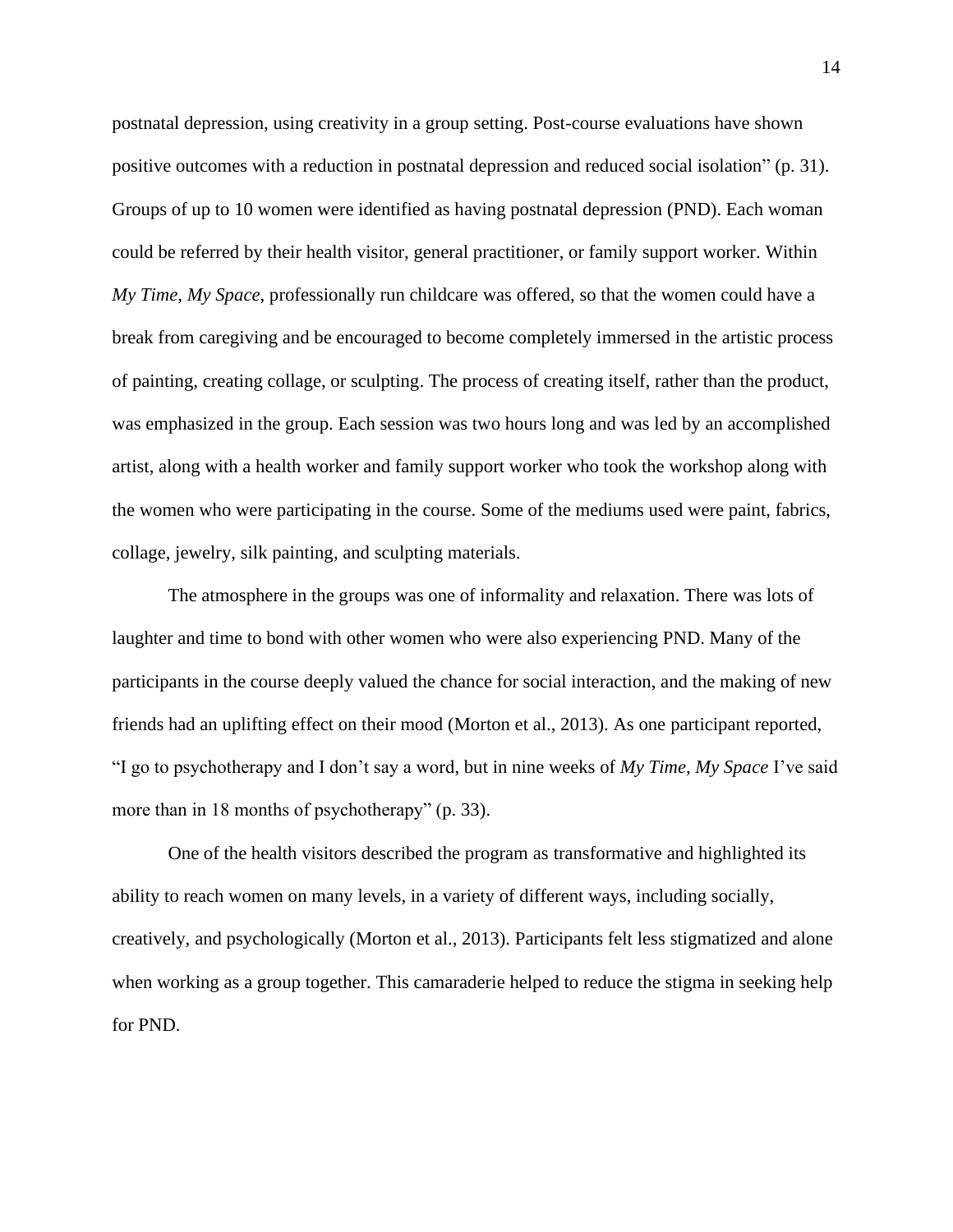Art therapy could be a practical alternative or complement to pharmacological treatment (Hu et al., 2021). Pharmacological treatments had often been the norm for major depressive symptoms, but they sometimes had detrimental side effects, and could impact a mother who is breastfeeding her infant. Art therapy provided a safe and non-invasive method to work with mothers who had been experiencing depression. Art therapy can not only "be served as a useful therapeutic method to assist patients to open up and share their feelings, views, and experiences, but also as a…treatment for diagnosis and help for medical specialists to obtain complementary information different from conventional tests" (p. 3).

Families could consider being part of an art therapy organization, such as a painting group, when the baby is a bit older. A group case study (Arroyo et al., 2013) was conducted as an "investigation into the effects of a 20-week art therapy painting group on parents' selfreported measures of postnatal depression, self-esteem, and relationship with their infants" (p. 1). Parents answered a questionnaire designed to assess possible PND, feelings of self-esteem, and the quality of their relationships with their infants pre and post group intervention. The researchers concluded that their study produced the benefits of stress relief, social interaction, bonding with their babies and partners, speaking about feelings, and having a pleasurable time making art. These feelings of pleasure spilled over into their lives and were a positive experience for the mothers, babies, and families. Painting groups are cost-effective. Early interventions of painting groups can cost far less than treatment at a later date. Mothers related that they discovered their strengths and new abilities while attending painting groups.

Historically, art therapy painting groups have been commissioned by children's centers in the UK, for the benefit of mothers with PND, with the intention of improving the self-esteem of women and the quality of the relationship between mothers and their infants (Arroyo et al.,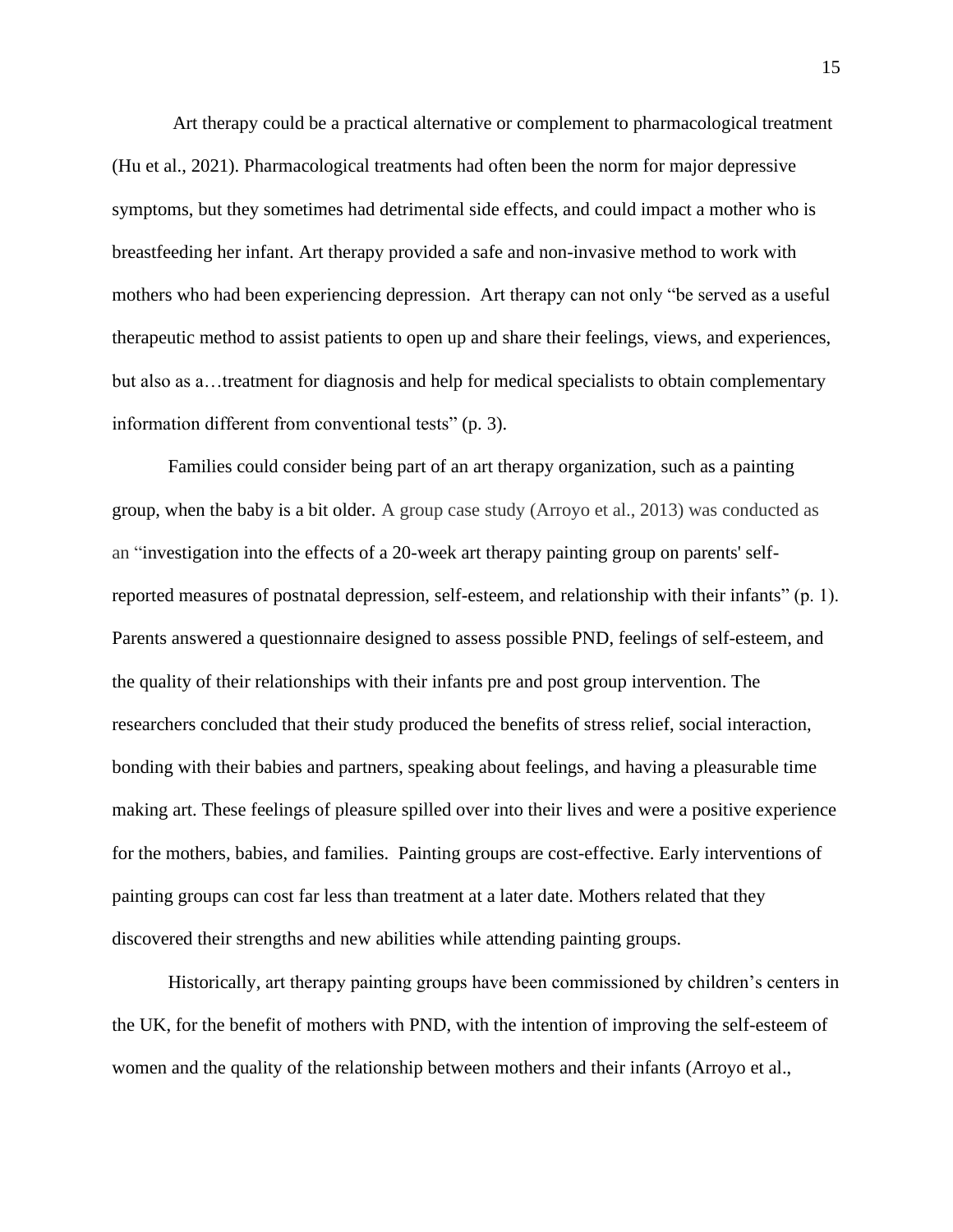2013). Some art therapy painting groups involved the whole family. A few of these families found at first that the messy play involved in the painting group was very challenging, as the children experimented with mark making on paper, doors, walls, and clothes. However, as the group progressed and families discovered the merits of messy play, they began to enjoy and be engaged in the pleasures of mess making themselves.

Arroyo et al. (2013) designed their art therapy painting group in such a way that mothers and babies could come in on a regular basis, or they could just drop in. The painting group worked with mothers and babies from birth up to three years of age. One of the important features of working together in a group such as this is that it provided support for both mother and infant throughout critical phases of attachment in an infant's life. The painting group provided ongoing support for both mother and baby for the first few years of the baby's life. The mothers could make friends within the group, paving the way for less social isolation and more community support. It was stressed that fathers or partners were also welcomed to join the group, creating family time. The babies formed critical attachments with both parents, and partners, if there were more than one, so that the family bonded together, and learned to create as a method of communication and communion.

Parents, grandparents, relatives, and close friends can be included in art therapy programs to help create and sustain bonds between caregivers and the child. Enlisting the help of close friends and relatives could alleviate some of the symptoms of PPD and give mothers some much-needed downtime and rest. Caring for the caregivers is an important aspect of recovering from PPD and can make all the difference in the child forming secure and healthy attachments during the critical years of birth to three.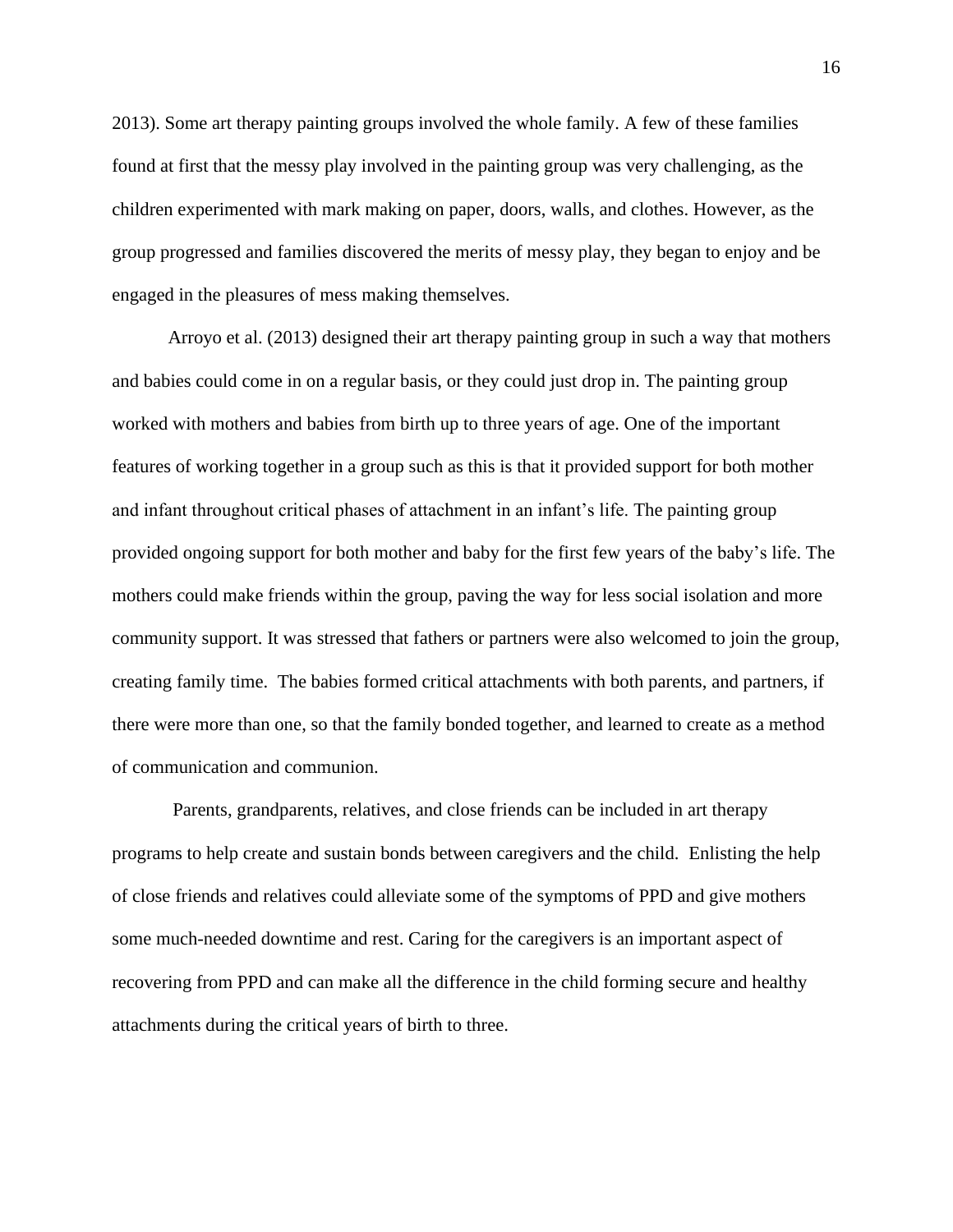Some of the mothers who participated in a painting group had pictures of themselves and their babies taken to remind them, during the week, of the progress and fun they have had together as a dyad (Arroyo et al., 2013). Parents reported that they had put these pictures up in their homes to give them a boost when they were feeling challenged. The paintings that the mother and baby created were often hung around the house and enabled the mothers to feel optimistic about their relationship with their baby during some of the more difficult moments that were sometimes encountered. The paintings were a reminder of shared creativity, shared space, and healthy bonding of mother and child from their participation in the painting group.

Hall (2008) added that the enhancement of the mother/infant relationship through taking part in painting groups can have a long-standing beneficial effect on the infant's future skills to make and sustain relationships. Babies in painting groups were witnessed interacting with other babies, which suggests that their "cultural and social life grows and evolves" (Winnicott, 1971 pp. 139-140). Enjoyment and happiness increased, and the more difficult emotions practically disappeared when infants played in dyadic and triadic interactions (Kugiumutzakis et al., 2004).

As the weeks went by, parents and caregivers began to share life experiences with one another (Arroyo et al., 2013). As they became more comfortable within the painting group, both stressful and enjoyable things were discussed, forming a trust between the participants. The painting group gave mothers, fathers, partners, and children the opportunity to explore their relationships with one another in new, more expressive, and creative ways, free of the constraints of normal domestic life. Mothers, fathers, and partners became more comfortable with letting their infants lead the way. When returning to the group with children that had been born after the first time participating in the program, the baby leading was accessed much more easily than it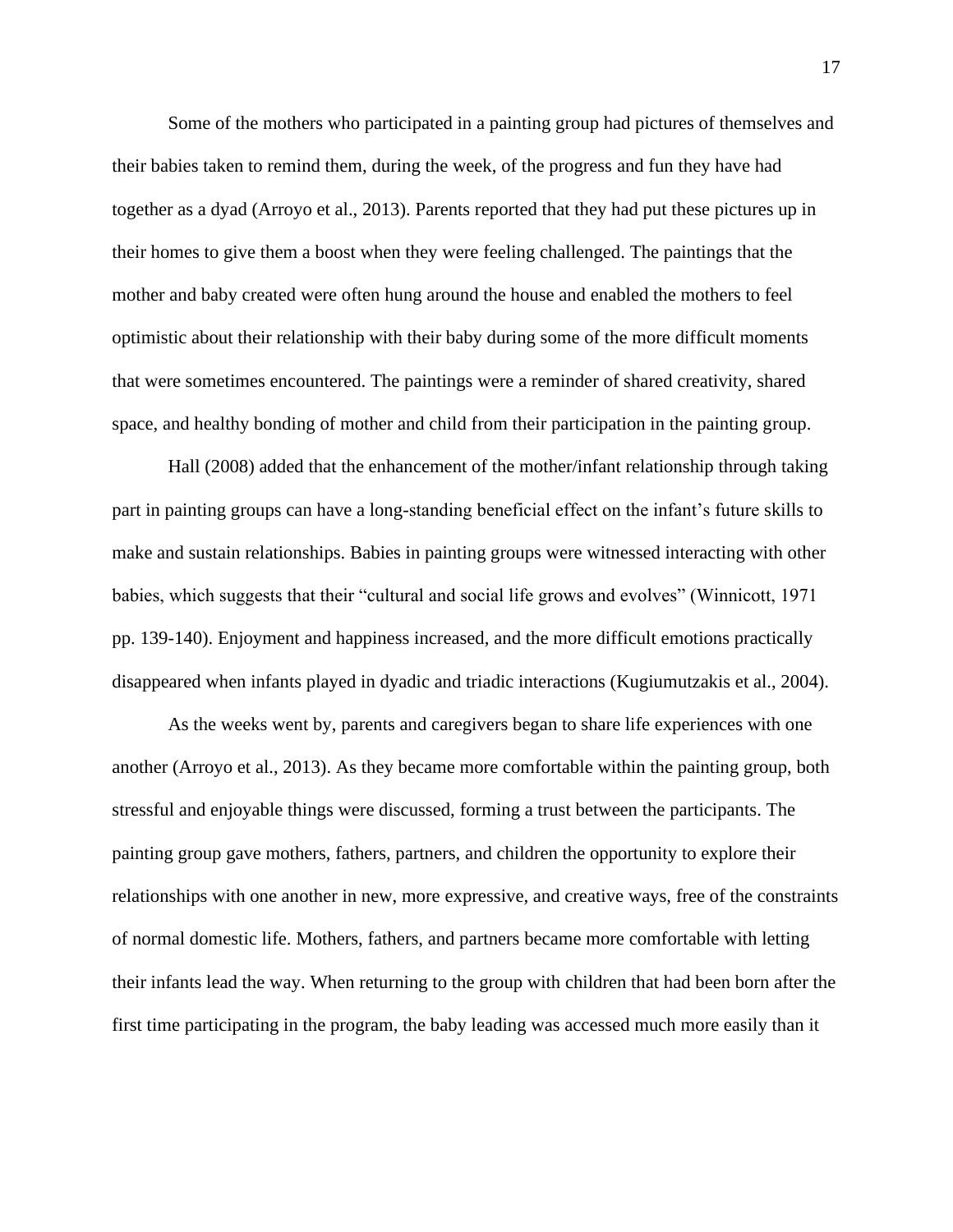had been previously. Through painting, healthy attachments between mothers and babies were being formed.

#### **Drama Therapy**

Drama Therapy is an active, experiential approach to facilitating change. Through storytelling, projective play, purposeful improvisation, and performance, participants are invited to rehearse desired behaviors, practice being in relationship, expand and find flexibility between life roles, and perform the change they wish to be and see in the world. (American Drama Therapy Association, 2022)

Drama therapy has been shown to benefit new mothers suffering from PPD. Barry (2006) described drama therapy groups as a source of support and emotional safety where participants find the group to be a sheltered place to take risks and explore difficult feelings. Barry created a drama therapy group for mothers and babies to explore their connection with one another through dramatic work embodying the relationship between mother and baby. The group was offered for free so that the sometimes-considerable hurdle of payment could be overcome at a time when income had been reduced for mothers following the birth of a child.

As one new mother said of the group right from the beginning, "It focuses on how *you* are, which is rare as a new mother" (Barry, 2006, p. 3). Barry started the group by going back to the beginning of the journey of birth, before the adventure of motherhood began. In reference to being a new mother, "She was a baby once, and she has in her memories of being a baby; she also has memories of being cared for and these memories either help or hinder her in her own experiences as a mother" (Winnicott, 1966, p. 6). The group also explored the differences between their expectations of parenting and the reality of parenting. Exploring and managing expectations was a relief for some new mothers because they found that they were not alone in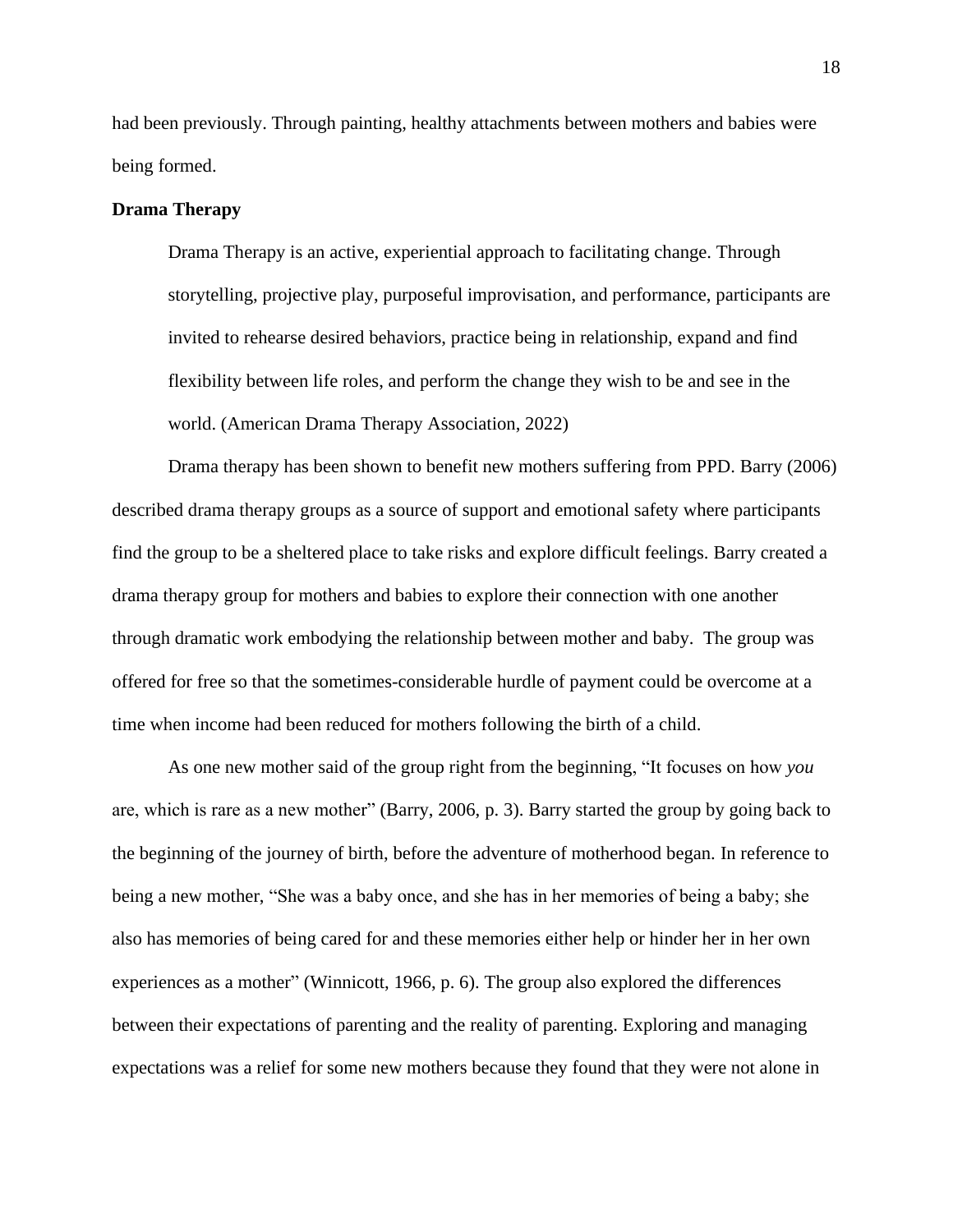their often-unexpected feelings after the baby was born. Support was often missing, which came as a shock to many mothers. The early weeks of the group were spent deconstructing expectations versus reality of motherhood and coming to an understanding that encompassed both.

The mothers then created a "journey through pregnancy" (Barry, 2006, p.4) map/sculpture with a pathway made out of large sheets of paper, where they could place objects along that pathway to represent themselves and their partner. This map allowed the new mothers to make sense of the nine months that led up to the birth of the baby and to discover how they had been feeling. Mothers were able to examine their feelings and find a sense of peace.

Barry (2006) explored the birth stories of the mothers. He always took the time to examine the mothers' stories, so that their feelings could be acknowledged and worked through together as a group. The mothers had developed enough trust so that they felt safe in sharing their experiences of the baby's birth.

Many women feel vulnerable in labor in the unfamiliar hospital setting and are quick to assume the victim role and absorb negative feelings rather than react with anger and release them. This is one instance where group dynamics and group process can be very helpful. (Barry, 2006, p. 6)

One of the art projects Barry (2006) facilitated with the group was a "body map" (p. 8). The instructions were to create a large body outline and then fill it with images, pictures, and words to examine how women were currently feeling about their bodies. Mothers reported that this activity caused them to feel that they were not alone in feeling that their new bodies were not as attractive as their pre-birth bodies. There was a great deal of humor involved as the mothers created larger-than-life size images that were exaggerated enough for the women to gain some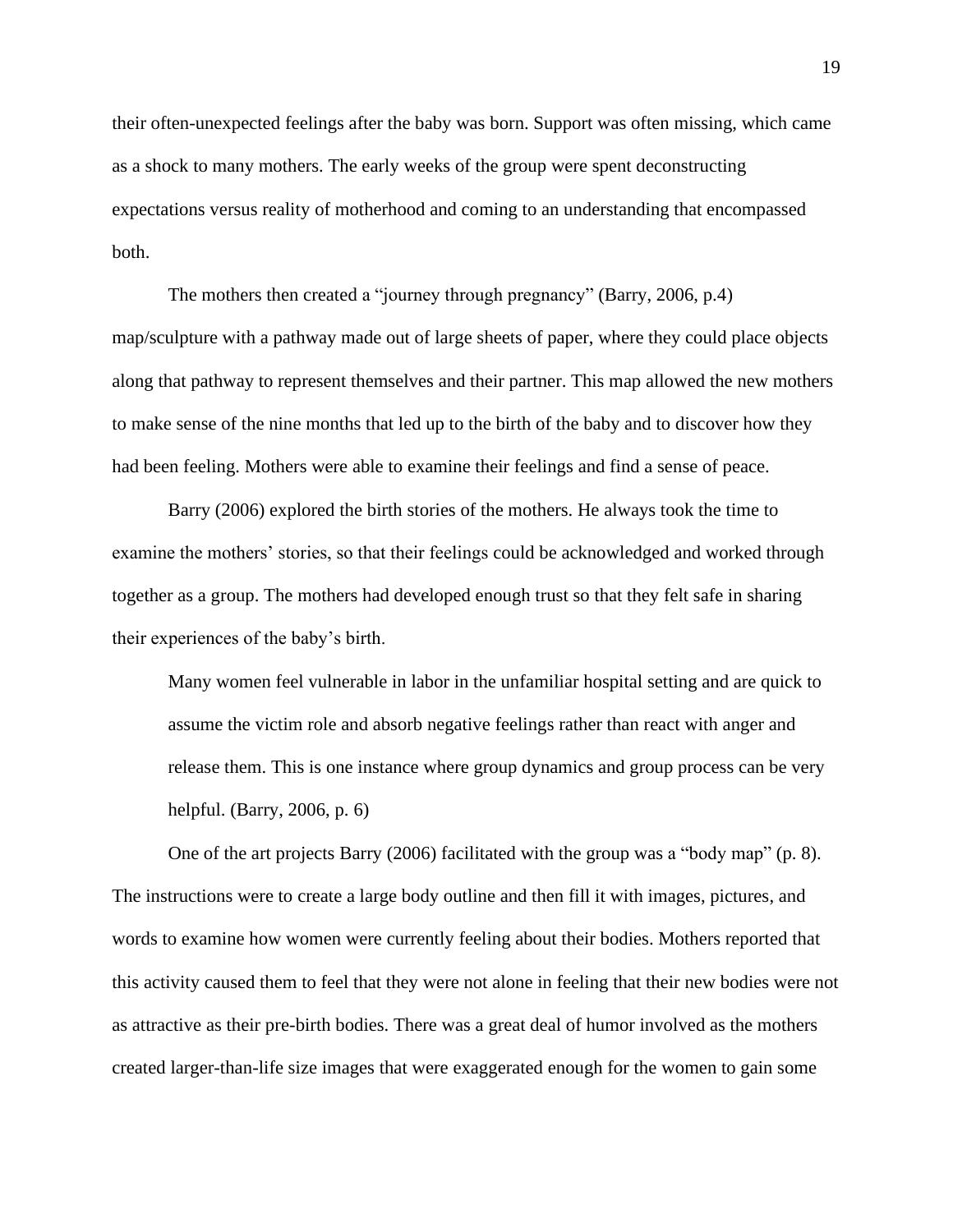space from their feelings and to realize that they were not as ugly as they had been feeling. Then Barry (2006) had the women turn the paper over and draw their bodies from the baby's point of view. This drawing was usually a much more positive image.

A saggy tummy becomes a soft reassuring place to be held against, painful breasts are seen as sources of goodness and comfort, tired eyes suddenly become pools of meaningful communication. After being so harsh and critical from their own perspective there is a warmth, a tenderness and most of all a pride in seeing their bodies as their babies do. They also see, often for the first time, how unconditional this love from their babies is. (Barry, 2006, p. 8)

In a drama therapy group based in the United States, body image was also examined and explored (Bechtel et al., 2020). One of the challenges in new motherhood was adjusting to a "new" body. Sometimes new mothers did not like what they saw in the mirror and creating sculptures of their bodies assisted in creating a more creative positive body image, which was helpful for new mothers experiencing PPD. Drama therapists can model positive body images for their clients by assisting the participants in this activity. The facilitators of the drama therapy group created an intervention in which life-size sculptures of the participants' bodies were created out of clear packing tape.

Creating the tape sculptures of the body was beneficial in the following ways: (1) important sensory experiences and heightened awareness of the tape on the body, including being 'held' by the tape (2) the intimate nature of touch and the tape process, (3) the need to ask for and receive help in maintaining a position or being aware of how to ask for that help and support, (4) the care, attention and attunement of the group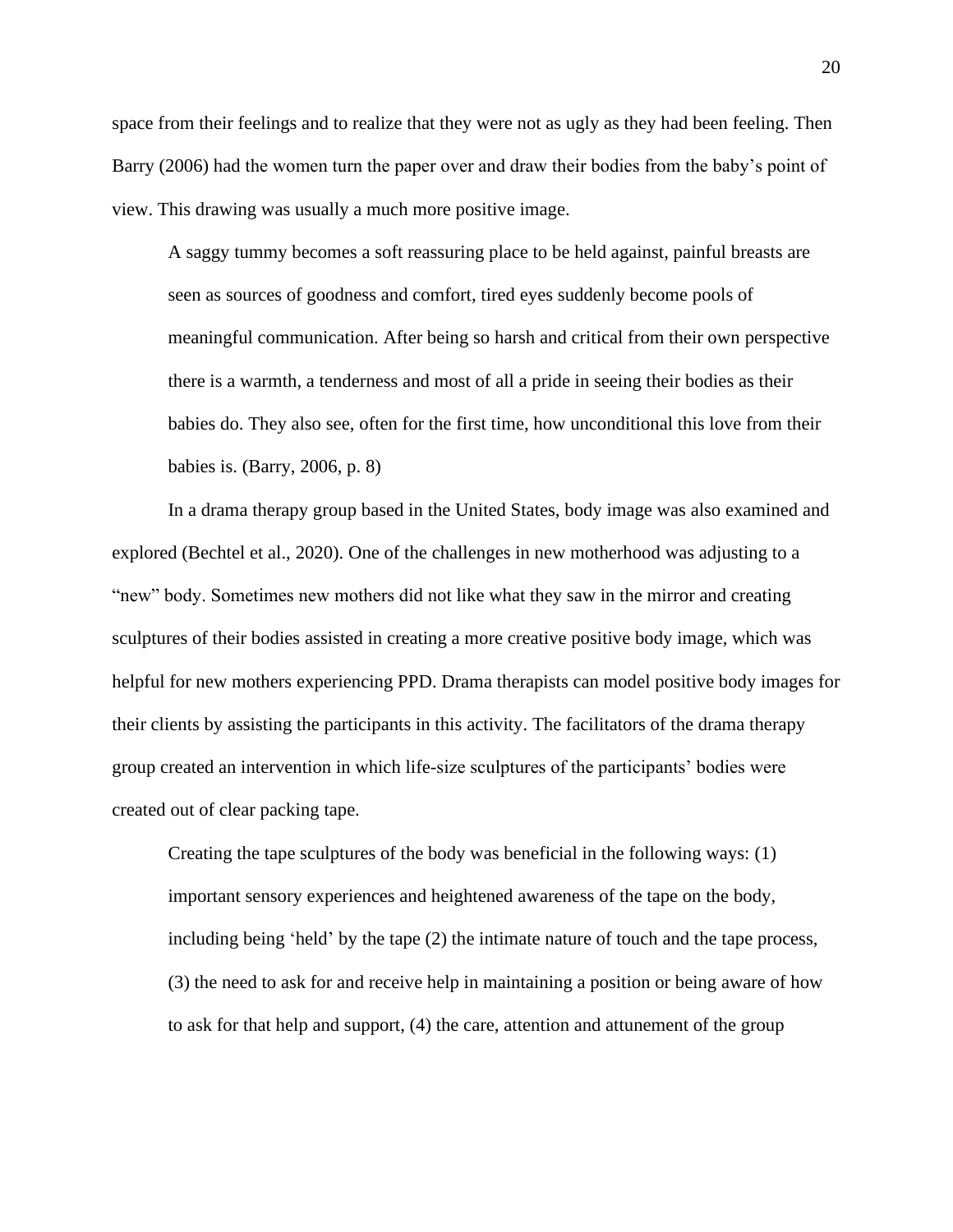members to the person being taped, (5) the teamwork and cohesion that arises when the groups work well together. (Bechtel et al., 2020, p. 2)

The group members then took turns dialoguing with each other and using the tape sculptures to facilitate sharing their feelings about their bodies. This activity lent itself to healing body image and imagining it in a positive way in a safe, contained environment. This helped alleviate some of the symptoms of PPD and assisted mothers in acclimating to their new forms.

The body sculpting workshop (Bechtel et al., 2020) has been held in a number of different venues around the United States. The workshop has taken place at conferences, college campuses, eating disorder treatment centers, and community centers. The program was available for groups of varying sizes. There have been women, men, and non-gender identifying people who have participated in the program and found the experience to be valuable. This inclusive format could be helpful for many different family structures around women experiencing PPD and struggling with body image.

Mothers Artists Makers (MAM) is a group for mothers who are involved in the theater in Ireland (Tartiere, 2016). MAM produced a theatrical performance in the fall of 2016 entitled *Observe the Mothers of Theatre Marching Towards the Stage.* Mothers and their children occupied the stage of the Abbey Theatre, Ireland's national theatre. "During the performance, names of women were read, some powerful historical warriors, and others dead as a result of Ireland's inadequate maternity care and poor societal attitudes toward unwed pregnancy" (Tartiere, 2016, p. 222).

Individual mothers shouted lines from the stage, such as "sleeping in one-hour shifts" and as a group, "depression and anxiety" (Tartiere, 2016, p. 123). MAM worked together to create a scene with a woman suffering from PPD. The other mothers carried her child and helped the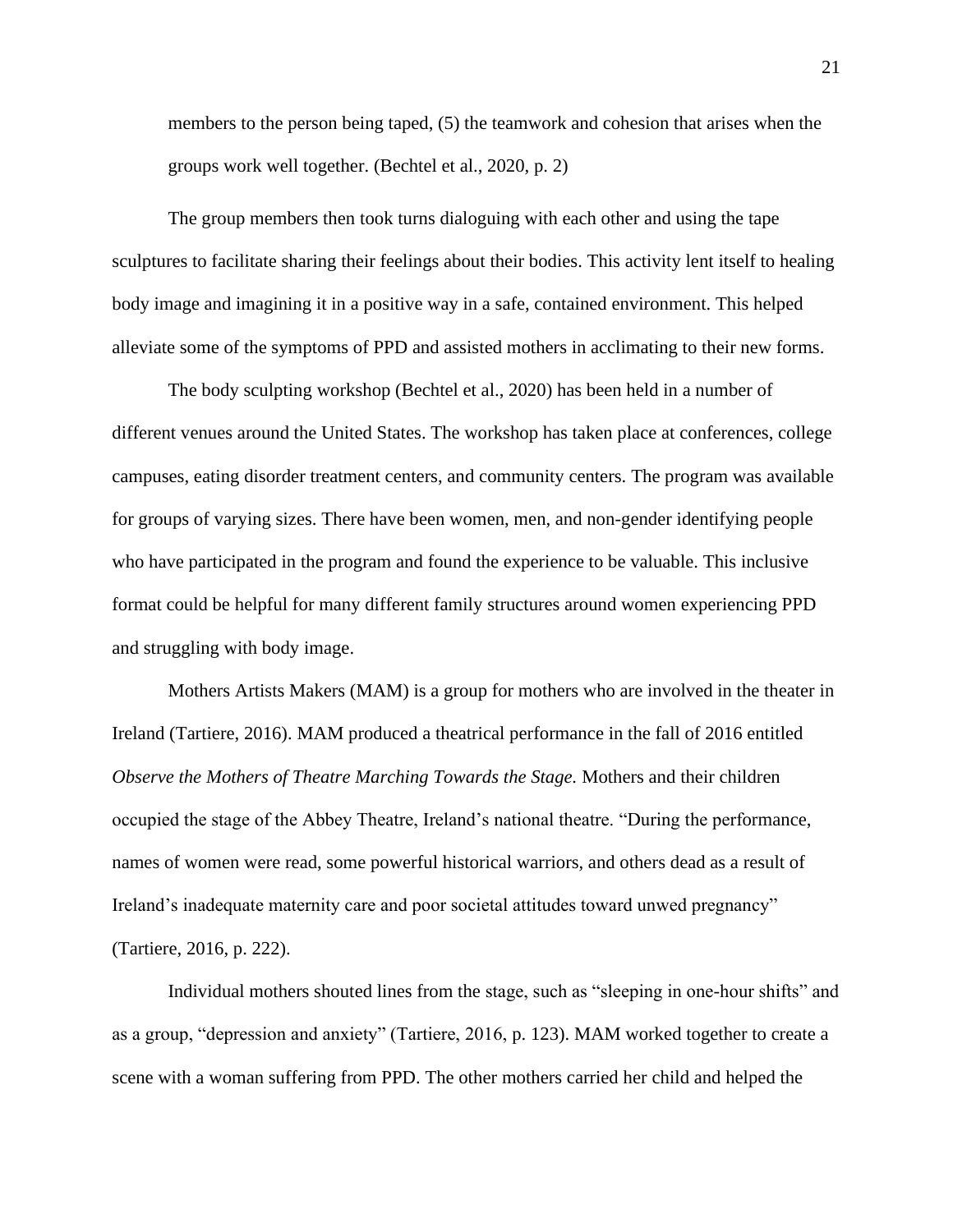fallen mother up. The MAMs currently have "more than 350 members nationally and continue to host its 'cuppas' (meetings) in a nonjudgmental space which has accommodations for their children" (p. 122). MAMs have touched Ireland's national theatre, as well as inspiring comparable groups such as the Parent Artist Advocacy League, founded by Rachel Spencer Hewitt in the United States. A "feminist future embraces parents, caretakers, and those with guardianship responsibilities back to the stage, from which they and their contributions have too often been forgotten" (p. 124).

Drama therapy and theater have much to contribute to motherhood and healing PPD. Groups of mothers are getting together for a common purpose, for artistic exploration, and to strengthen and comfort one another. Women in drama therapy groups such as MAM found that they were not alone, and there was no shame in difficult feelings (Tartiere, 2016). There was also a joy in sharing happier moments. The social aspect of group work was inherently valuable. By working with one another, mothers and others had created healing space for all families.

#### **Archetypes**

Archetypes are universal patterns of energy that draw their strength from the collective unconscious. Jung defined the collective unconscious as "a form of the personal unconscious, (that part of the mind containing memories and impulses of which the individual is not aware), common to humankind as a whole and originating in the inherited structure of the brain" (Jung, 1968, p.1). Archetypes can be accessed through mythology and fairy tales, especially those of goddesses, gaining inspiration and insight through what they represent for women, agency, and power.

Remember, there is a natural time after childbearing when a woman is considered to be of the underworld. She is dusted by its dust, watered by its water, having seen into the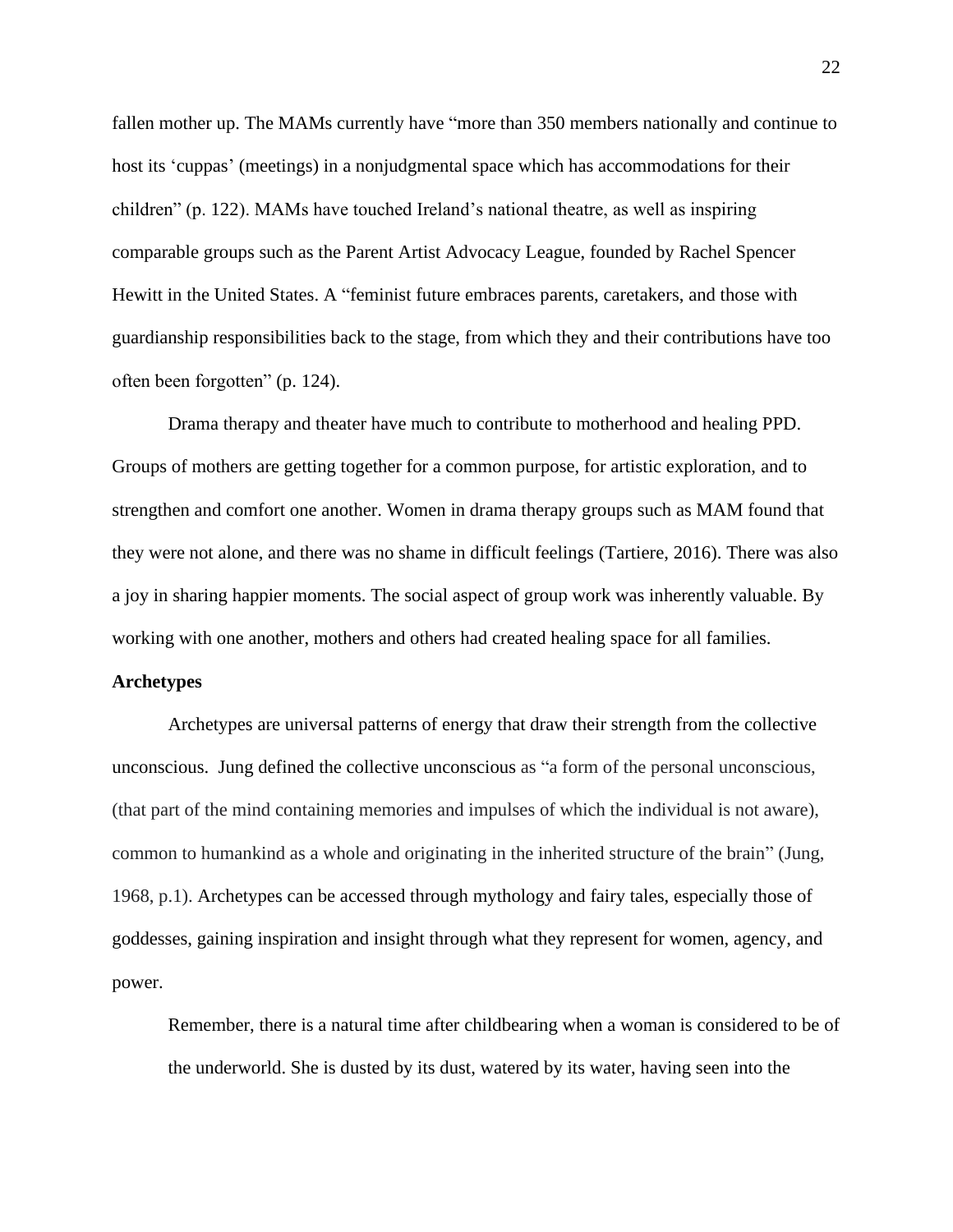mystery of life and death, pain, and joy during her labor. So, for a time she is 'not here' but rather still 'there.' It takes time to re-emerge. (Estés, 1995, p. 441)

There is an abundance of information on archetypes (Krans, 2019; Jung, 1968) but I have not found information for treating PPD with them. However, it is my hope that by reading through and meditating on, or writing about, or making art about the positive attributes of a particular archetype, women may come to feel more empowered in their psychic and energetic selves. Krans (2019) has this to say about archetypes:

There is the one birthing, and the one being born. This moment can be thought of as the beginning of archetypal energy: when oneness comes to be understood more deeply through its separation into parts. The Mother and Child. The Heavens and the Earth. The Self and Other. (p. 24)

Mothers can work with archetypes and the expressive arts therapies by using symbols, dreams, imagination, and artistic images. Women's healing journeys can be inspired by the transformative power of the goddesses of the "Great Stories" (England, 2002, p. 1) such as journeys of the heroine. Women's experiences can be woven into dances, artwork, writing, drama, and music. Mothers can use the inspiration of the goddesses to make sense of their birthing journey through art of all kinds. The birthing process is similar to the creative process, and healing through one can inform the other. In my research, I have found that archetypes can be drawn upon to create new stories that honor the legacy of the "Great Mother" within (Sharman-Burke, et al., 1986, p. 25). Our stories are our power, and we may use the expressive arts therapies to express that power for healing. "We can use the arts to let go, to express, and to release. We can gain insight by studying the symbolic and metaphoric messages. Our art speaks back to us if we take the time to let in those messages" (Rogers, 1993, p.2).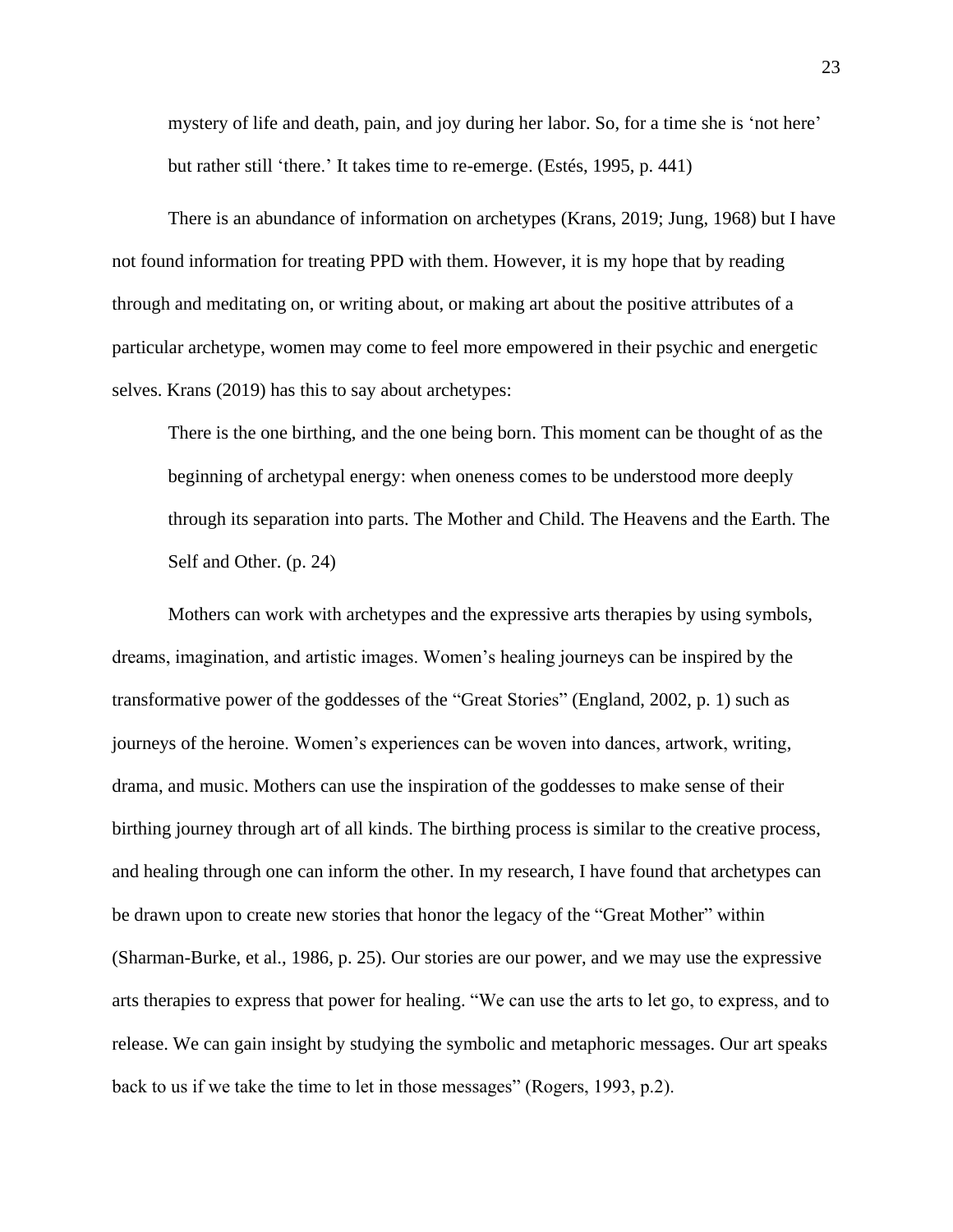#### **Discussion**

This research has changed the researcher. I have learned that there is so much help for women who are experiencing PPD. I personally feel less alone and aim in this thesis to help other women feel that they are not the only ones experiencing symptoms of PPD. There is help available, and there is nothing to be embarrassed about or ashamed of. The phrase that keeps running through my mind as I write is that we, as mothers, have to mother ourselves before we can mother another. Being part of an expressive arts therapy group or engaging in expressive arts individually has been shown to be a worthwhile piece to pursue in a woman's journey into acceptance and healing. I hope that my thesis will contribute to the field by having some preliminary information on the expressive arts therapies and archetypes in being an effective treatment model for PPD, either alone, or in conjunction with more traditional talk therapy and medication.

Overall findings I have discovered are, for example, how important the social aspects of recovering from PPD are. This helps to reduce stigma and feelings of isolation. There are many examples of expressive arts therapy for helping women with PPD that I have come across in my research (Barry, 2006; Tartiere, 2016) and using the arts as part of a therapy program has had significantly positive results (Barry, 2006). Mothers bonded with their babies, and each other, during Barry's (2006) dramatherapy for PPD program. Mothers broke their silence around PPD during the Mothers Artists Makers project, sharing their struggle with an audience (Tartiere, 2016). The more information found to treat PPD, the less of a stigma it will carry. It is my hope to contribute to the non-stigmatizing information of PPD by recommending resources and expressive arts therapy interventions that can support women in healing while empowering them to take an active role in their mental health journey. I seek to begin a dialogue between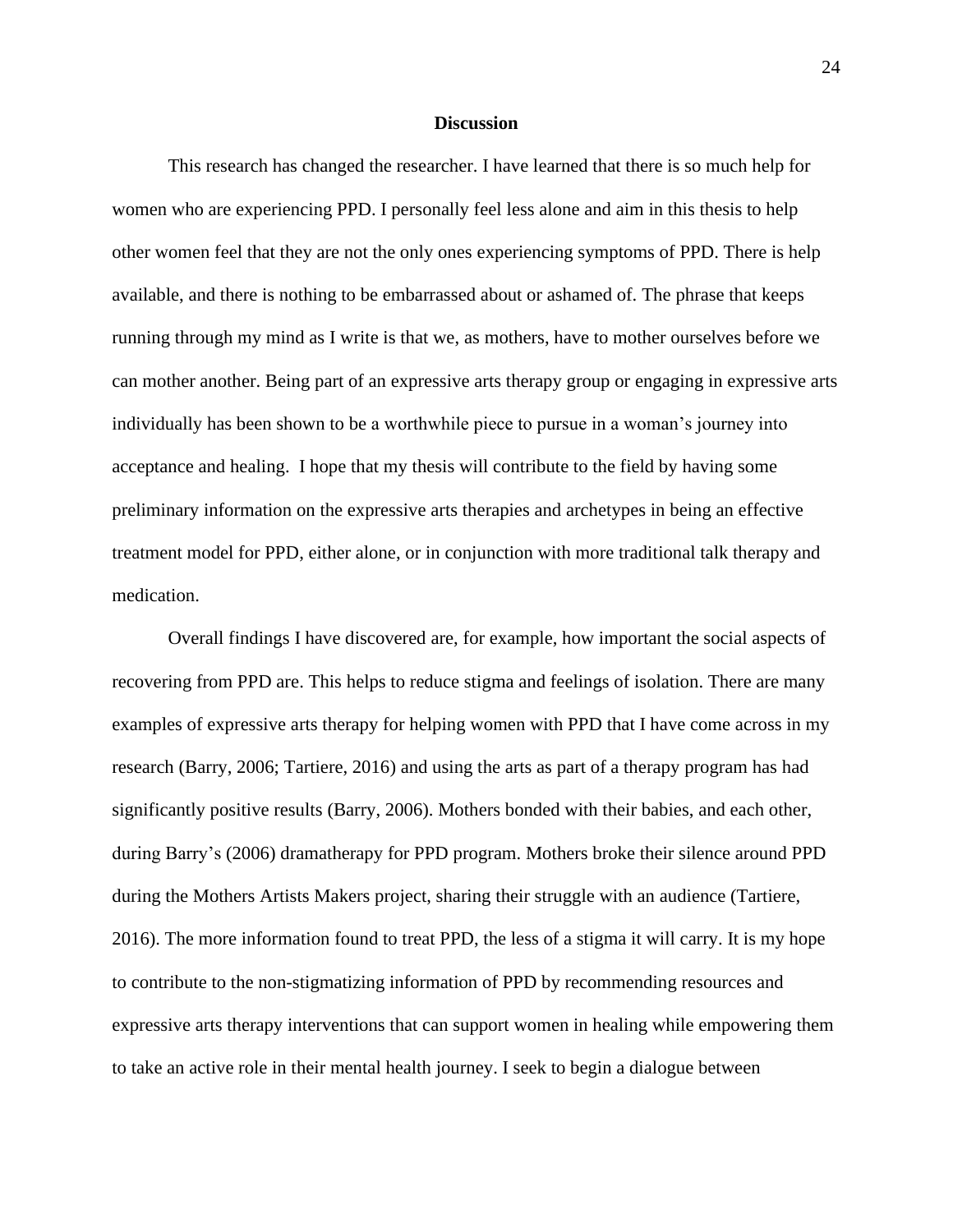archetypes as part of the expressive arts therapies and to use them as a therapeutic intervention in treating PPD.

Some of the gaps in research that I have identified are the limited literature citing the results of specific expressive arts therapies for PPD, especially of using the different modalities of expressive arts therapies together. In order for the expressive arts therapies to be taken seriously and seen as a viable form of treatment for PPD, more studies will need to be developed. Research will need to be conducted using the expressive arts therapies and archetypal interventions for the treatment of PPD. Comparing a control group with a group utilizing the expressive arts therapies and archetypes could integrate the expressive arts therapies and archetypes as a treatment modality. Also, a possibility is introducing the expressive arts while mothers are still in the hospital, or at home, to alleviate PPD as it begins, and documenting those findings. Surveys given to mothers with questions about possible PPD could be given after giving birth. Psychological aftercare for women who have given birth, by sending follow-up surveys and phone calls, could also be an effective way to screen for PPD and begin serving women who need care. PPD is still a taboo illness and must be treated effectively by breaking the silence and speaking to women about their experiences with PPD. Information about using archetypes in treatment of PPD is limited, and it is my hope that this thesis begins introducing the ideas of expressive arts therapies using empowered feminine archetypes to heal and become whole.

I have developed expressive arts therapy interventions integrating female archetypes in the treatment of PPD. I recommend that therapists use this information to create an expressive arts therapy pilot program working with mothers who are experiencing PPD. This program could include interviewing experts in the field of expressive arts therapy and interviewing the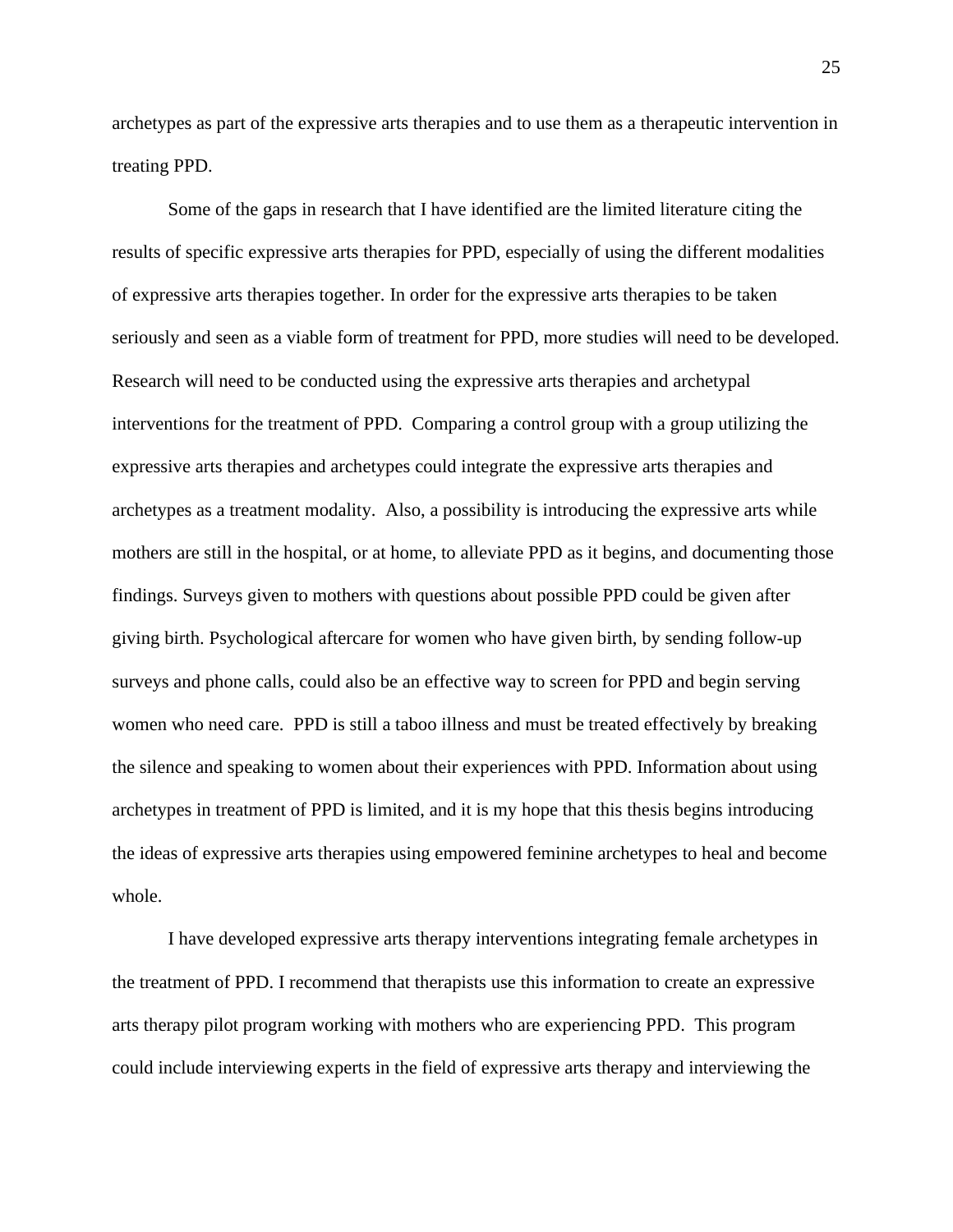mothers to hear from the women themselves what seems to work in terms of the healing process. Mothers could seek out therapists who work with the expressive arts therapies and inquire as to whether or not they would be interested in investigating feminine archetypes as part of the healing process. Another recommendation is to read through this thesis and see which modalities appeal to mothers and their imaginations. Is it dance/movement therapy? Drama therapy? Art therapy? Music therapy? Or a combination of all four? New mothers may find inspirational reading in the references section of this thesis as well. It is my hope that the information that I have compiled will provide a good starting point for women seeking help with recovering from PPD. Integrating expressive arts therapies and archetypes into treatment involves research as well as creating forms of artistic ritual to strengthen and heal. Examples of rituals that can be used are included in the following section and can be used for creating personal artistic rituals using the expressive arts therapies.

#### **Feminine Archetypes for Treating PPD**

I have developed expressive arts therapies interventions integrating goddess archetypes to support women in their healing journey from PPD. There is a goddess archetype that corresponds to the expressive arts modalities explored in this thesis, including dance/movement therapy, art therapy, drama therapy, and music therapy. I recommend working with these goddess archetypes through reading, writing, meditation, artmaking, movement, and ritual. Mothers are encouraged to explore according to their own inner timing and energy levels and see what seems to work well for them.

Demeter/The Empress corresponds with dance/movement therapy. A woman can create "mother moves" as I describe in Demeter's section, walking, swaying, pacing, bouncing, and humming. Mothers can work with Yemaya in the music therapy section by using chanting,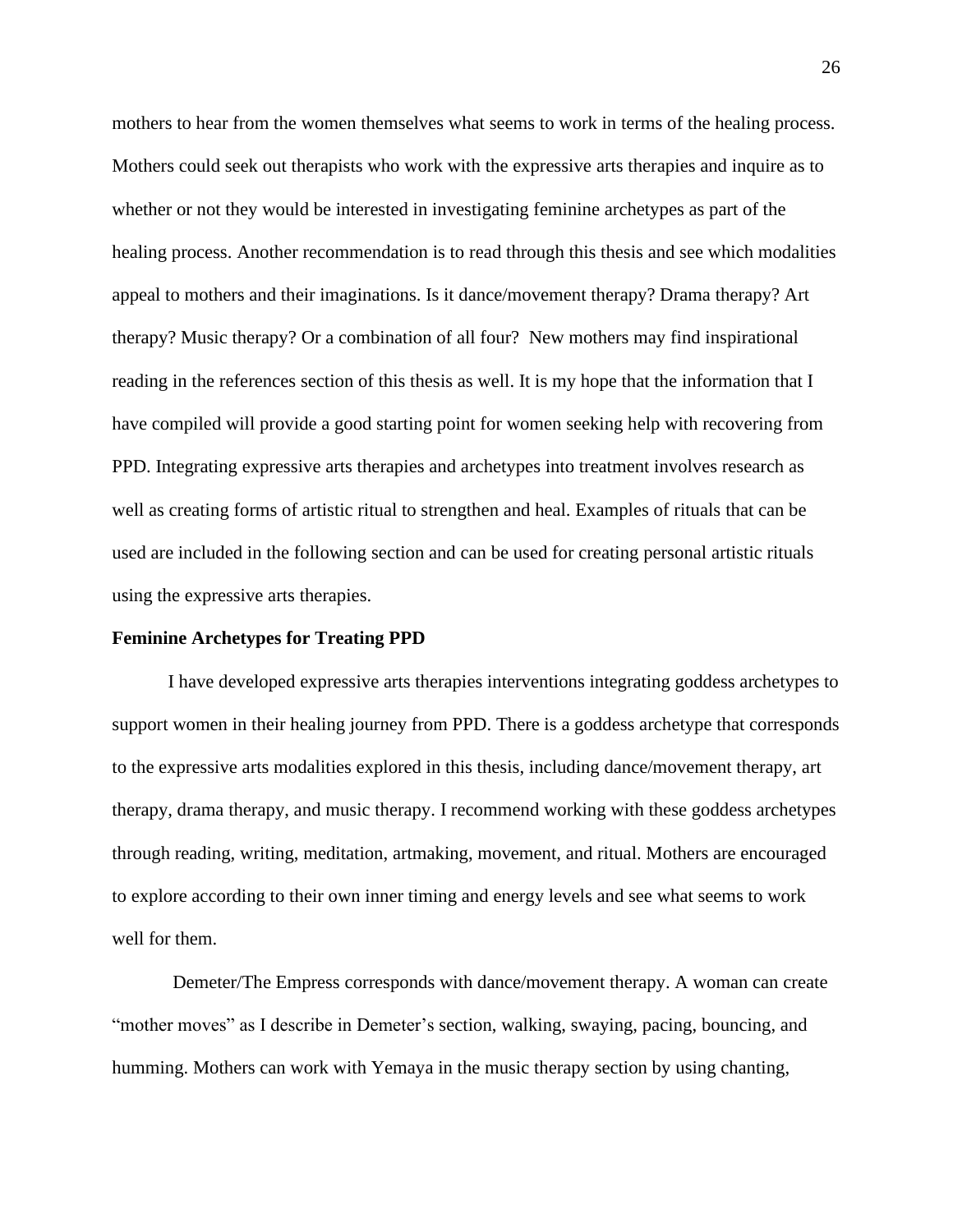singing, and personal ritual. Coatlicue, in the art therapy section, can be used by creating a mandala that symbolizes how mothers want their lives to be, using symbols that are meaningful to them. Coatlicue can also be used as inspiration for postpartum seclusion and care at such a vulnerable time. And finally, Shakti, who can be dramatically embodied as energy moving from the base of the spine to the crown of the head. Mothers could then write about the experience after they have embodied their feelings through drama therapy.

Working with these archetypal goddess energies can be done alone or with close friends or family members. Experimenting with the energies of these feminine archetypes/goddesses can be a powerful source of integration, healing, self-expression, joy, and community. I encourage researchers to investigate healing with archetypes and see what emerges for new mothers and all women. There is much to be mined here in terms of women's psychological, spiritual, physical, and mental health.

#### *Demeter/The Empress*

Here we meet the great goddess Demeter, who is Earth Mother, ruler of all nature and protectress of young defenseless creatures. Demeter governed the orderly cycles of nature and the life of all growing things. Demeter is a matriarchal goddess, an image of the power within the earth itself. (Sherman-Burke & Greene, 1986, p. 24)

On an inner level, the image of Demeter reflects the experience of mothering. This does not solely refer to the physical processes of gestation, birth, and nurturing of the infant. It is also the inner experience of the "Great Mother" (Sherman-Burke & Greene, 1986, p. 25). The development of the body as something valuable and precious needs care. It is the experience of being a part of nature and rooted in the natural life, the appreciation of the senses and the simple pleasures of daily existence.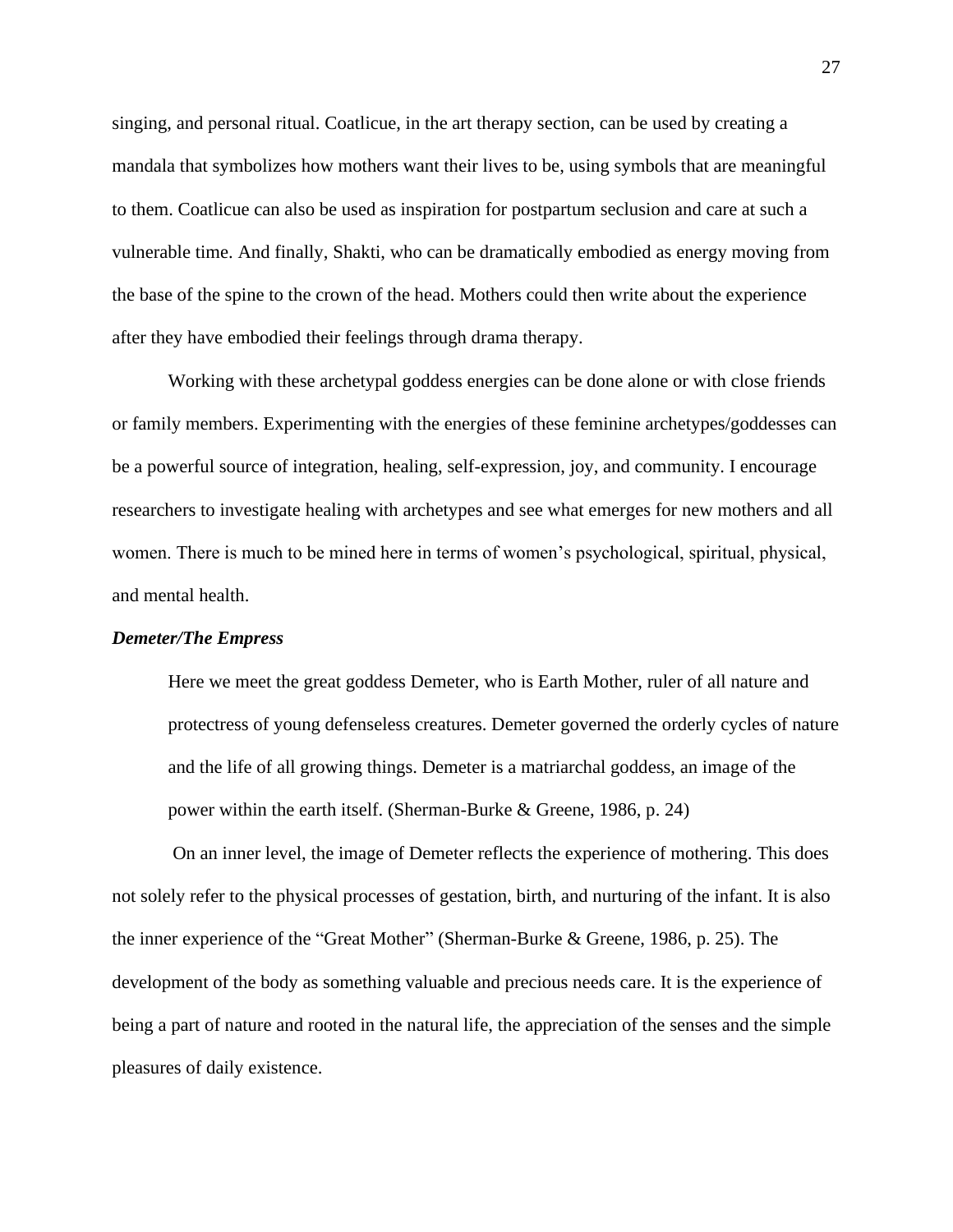In an effort to personalize the experience for mothers who may be reading this thesis, I use the reference "we, as mothers" to invite mothers to meditate alongside me on empowering female archetypes.

We, as mothers, begin our archetypal story with the mother's love. "Regardless of our personal birth story, each of our hearts beat for the first time in the warm womb of the mother" (Krans, 2019, p. 63). After the birth of a child, it is good to remember that unless we, as mothers, mother ourselves, we cannot mother another. There are many kinds of pregnancies and births projects, art, career paths, music, dance, and there are re-births throughout our lives. Mothers can trust their wise bodies; our bodies know what we need to do to care for our child and for ourselves.

From their wise imaginations, mothers can create *Mother Moves*. Mothers can engage in rocking, swaying, stretching, patting, and humming. They can imagine themselves reveling in the warm, tenuous, fecund, fertile arms of the goddess Demeter. Women can trust that their embodied knowing is valid, and they can draw upon the energy of Demeter to nourish themselves and their children. Mothers may call upon relatives and friends to help them do this, allowing themselves to be cared for during this tender and important time. New mothers can trust the goddess within as we grow and change.

#### *Yemaya*

Yemaya springs forth from the waves. She symbolizes melodies and dancing and shares her riches with humanity. Her melodies come from inside and are honored and shared by those who meditate on her likeness.

Yemaya is considered to be the mother of all Orishas (Zolrak, 2017). Orishas are supernatural archetypal energies worshipped by the Yoruban people. The energy of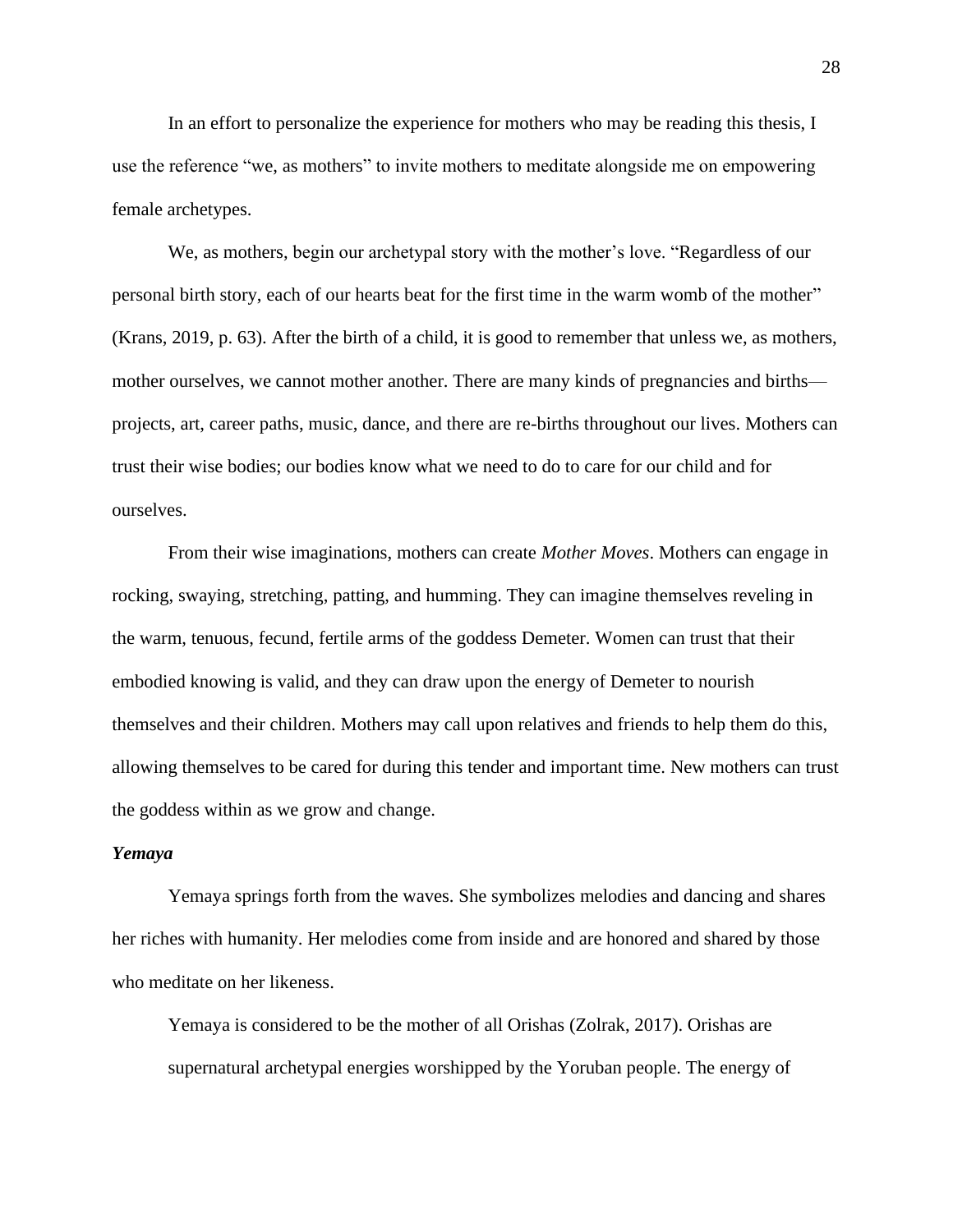Yemaya is derived from the sea. At the beginning, and over many thousands of years, there were only masses of water over the face of the earth. It can be said, therefore, that life had its origins there; that is why we consider Yemaya as the mother of all other Orishas. (p. 78)

Yemaya is related to maternity. She protects mothers during their birthing time. New mothers who wish to draw on the energy of this Orisha can do so by creating a ceremony with water. Perhaps the mother can take a bath filled with fragrant flower petals and arrange seashells around the room where she bathes. Yemaya's colors are blue and silver. A woman may adorn herself with blue clothing and decorate her body with silver jewelry in honor of the Orisha. Rituals such as these can be healing for a new mother experiencing PPD.

Lastly, "a mother may choose to bury the placenta and umbilical cord under a tree or bush with no thorns. The plant will grow healthy and strong and fruitful, the same as the child" (Zolrak, 2017, p. 79). Yemaya is the mother of water. Women may use water and singing to draw upon her strength.

#### *Coatlicue*

The Mexican goddess, Coatlicue, is often one who is called upon in relation to pregnancy and postpartum care. Mothers may take inspiration from the traditional 40-day seclusion that Coatlicue calls for, with friends and relatives attending the new mother and helping her care for her new infant. In some parts of rural Mexico, the tradition of the postpartum respite is still in use. Perhaps it is time to claim some of this caretaking for new mothers around the globe.

In the Mexican tradition, relatives do the housework and cooking and attend the new mother, who spends her time resting, taking herb baths to firm up her tissues, and eating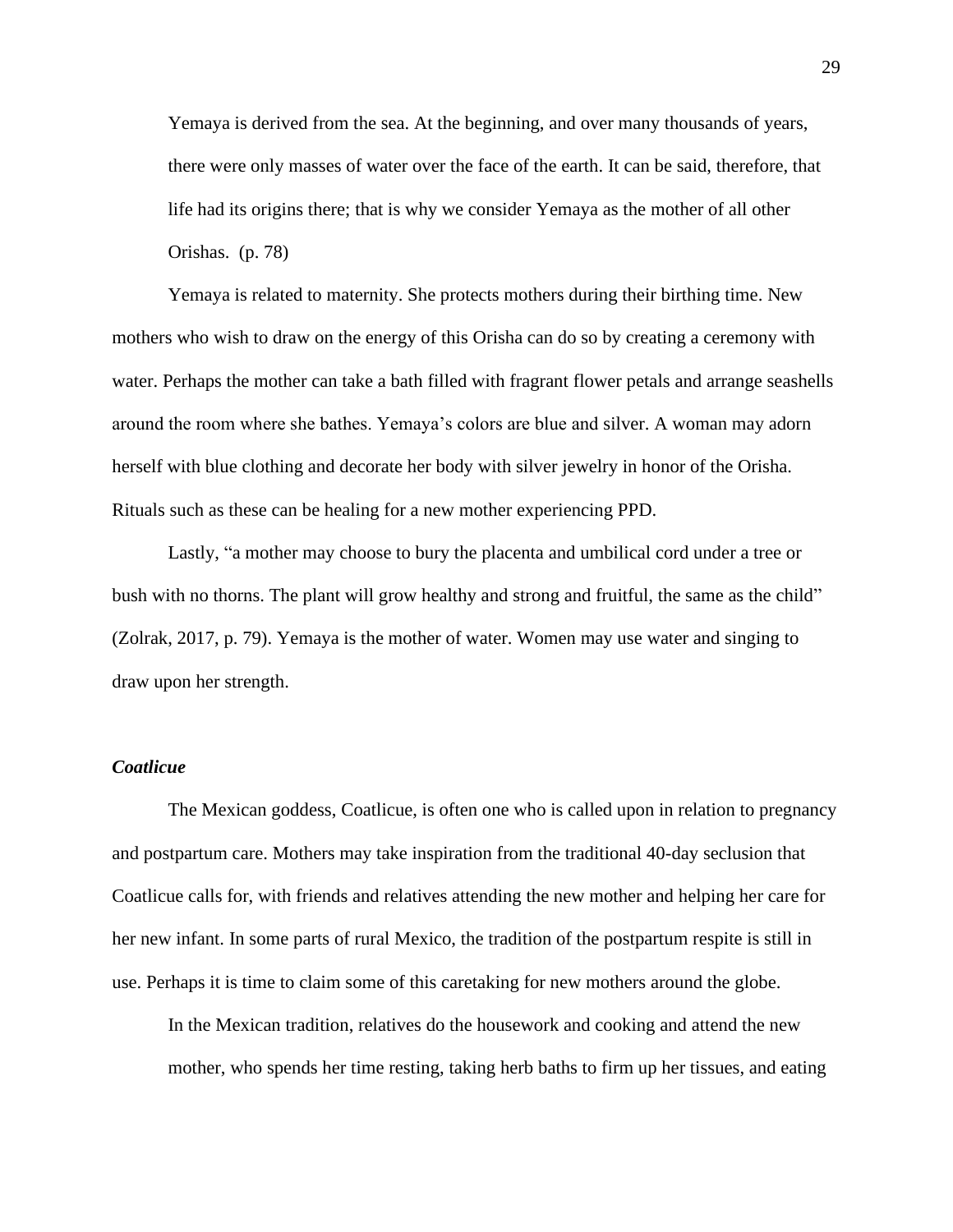tasty, nutritious food. These days are considered vital for her recovery from the birth process, and her production of quality milk for the baby. When they're done, women return to their normal, productive activities. (Pomeroy, 2022, p. 222)

Today, the postpartum reclusion of the goddess is seen as a vital time to focus inward and re-emerge into the world full of vitality and creativity. It may be a good time to engage in art such as painting. Perhaps, as Jung (1968) suggested, people may engage in the painting or drawing of a mandala. The word mandala is Sanskrit for circle. Mandalas are used in meditation and prayer and can promote relaxation. Mandalas often have a beneficial and soothing effect on the person creating them. Mandalas can represent order, balance, and wholeness, and may contain archetypal images for healing (Jung, 1968). Perhaps the new mother can try her hand at creating mandalas during her respite, to soothe and comfort, as well as to envision what she wants in her new life with her family.

#### *Shakti*

Shakti is the power within you. The timeline for the awakening of the Shakti energy follows its own road. The evolution of your consciousness is analogous to the physical growth of a baby. A baby's growth from childhood to adolescence to maturity is governed by biological systems, but it is optimized by nourishing food, sunshine, and exercise and other environmental forces. In spiritual growth, that same life force works to transform and evolve your experience of who you are, of your lifegoals and priorities, and of how you relate to others and the world. It strengthens you to hold higher frequencies of energy. (Kempton, 2022, p.1)

Mothers can welcome Shakti energy into their lives through meditation and yoga. Women might also consider engaging in other types of movement with friends or relatives to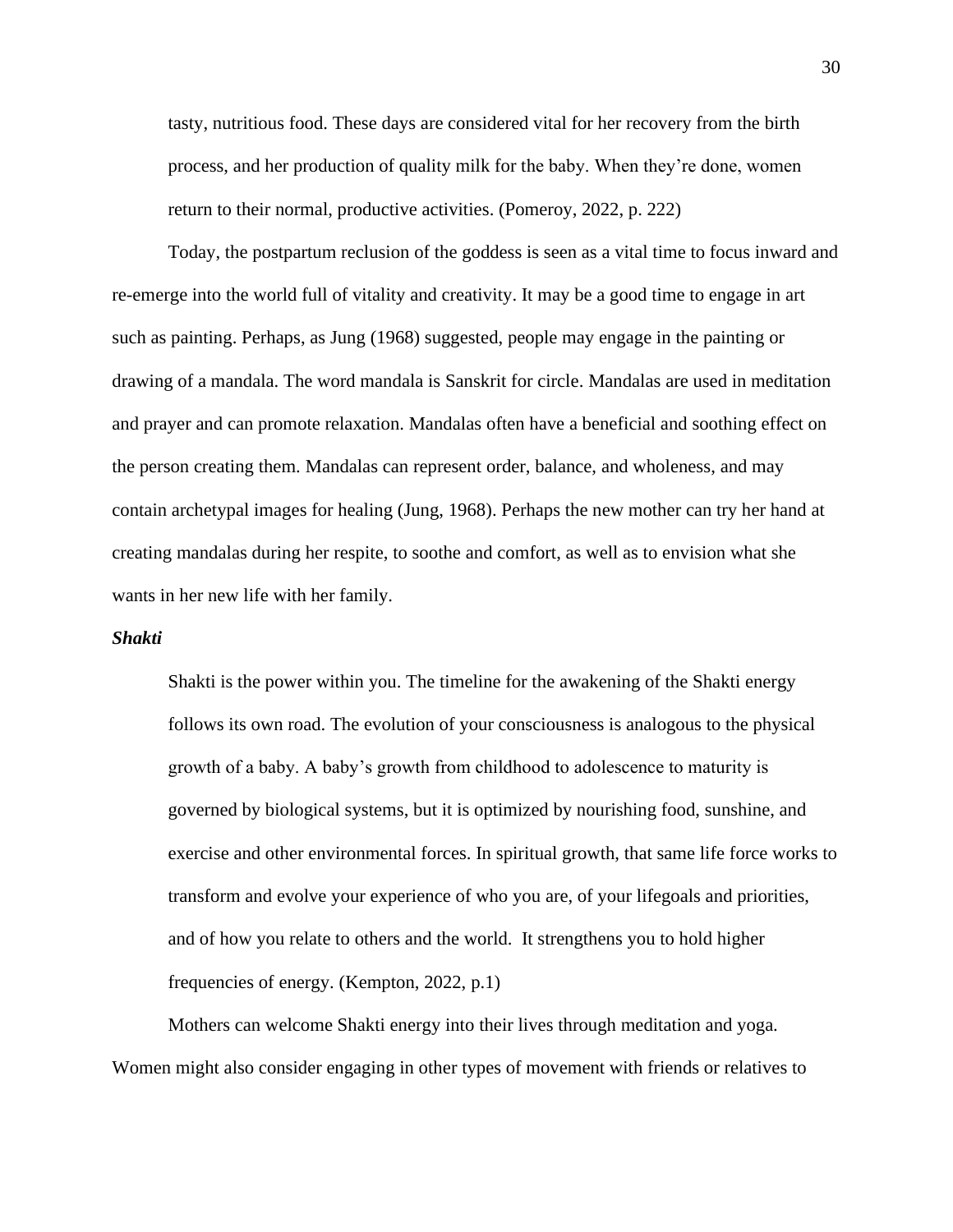awaken the energy of the goddess. Mothers may choose to embody the energy of this Hindu deity, waking up the spirit, and dramatizing that awakening through singing, artmaking, dance, and drama. They can create dramatic interpretations of Shakti waking up at the base of the spine and traveling toward the crown of the head. New mothers may choose to meditate on the power of Shakti as a spiritual awakening after giving birth to a new being.

Mothers may work with the energy of the goddess, Shakti, to embrace the new role of mother, raising the vitality and vigor of the body to begin the healing after baby. Shakti is divine female energy, a powerful archetype to get in touch with and cultivate. Shakti supports and raises the consciousness and health of the body. She encourages new growth. When working with the divine energy of Shakti, people should take their time. Too much energy too soon could cause burnout, so it is important for people to take it at their own pace. Shakti energy permeates the entire body. Getting in touch with the energy of this goddess can aid in the transformation of a woman who suffers from PPD into a thriving and vital new mother and person.

#### **Conclusion**

In summary, I have discovered that the expressive arts therapies are a valuable tool in treating postpartum depression. Groups involving dancing, singing, art making, or creating theater are all important ways in which a mother may begin to heal herself from PPD. Working with a group under one of these umbrellas alleviates social isolation and helps mothers realize that they are not alone in their feelings. Movement, music, the visual arts, and drama, as well as writing and mindfulness activities, can begin to bridge the divide between who mothers think they are and who they want to be, without judgment or shame. Through archetypes and the expressive arts therapies, mothers may uncover who they truly are. As more and more of these arts groups are being formed, some of the stigma associated with PPD has the potential to melt away. Archetypes give a mother a strong, empowered, inspiring example through which she may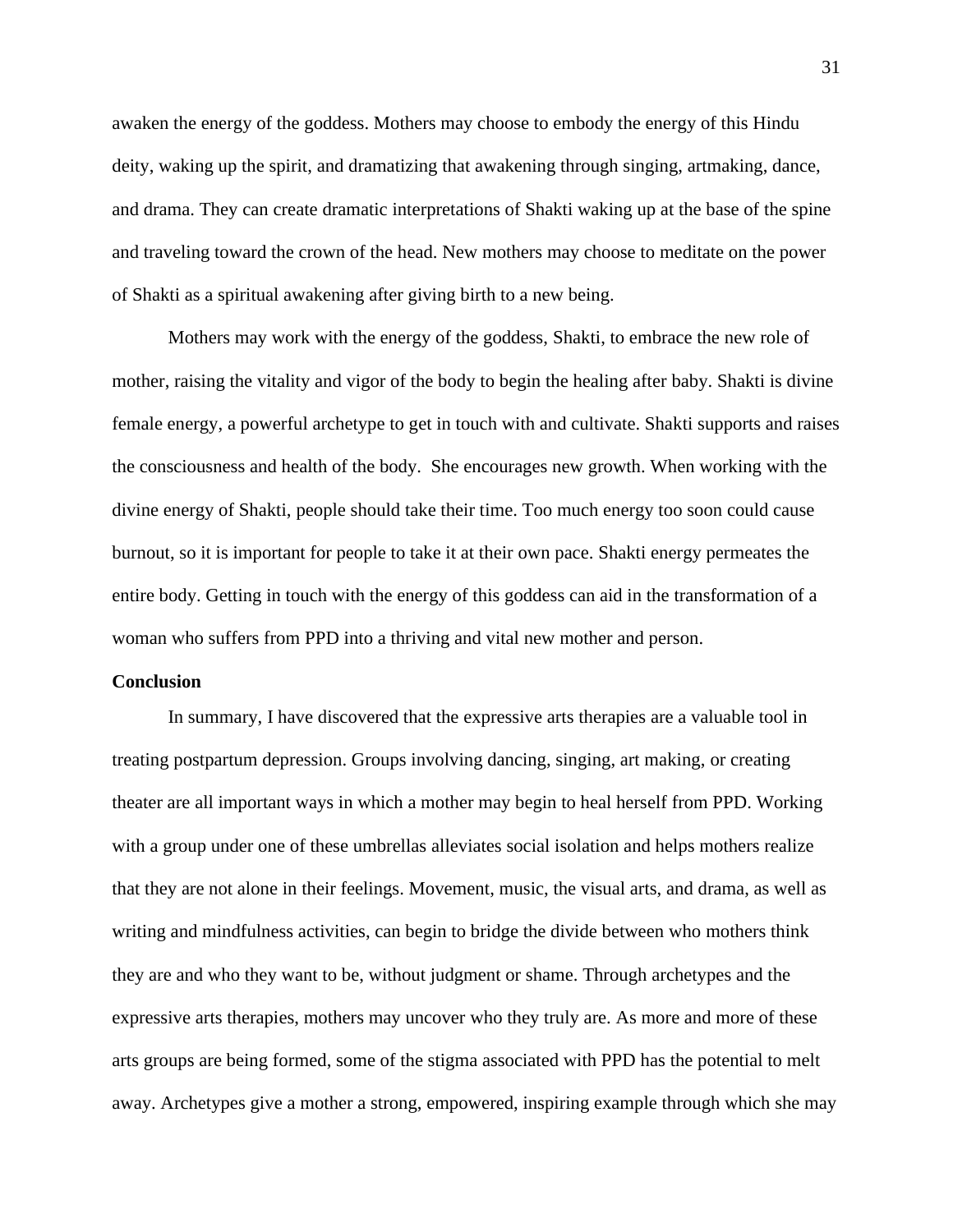explore her own agency and power. Mothers may find a sense of feeling grounded, and uplifted, as they work with these powerful energies. Working with the expressive arts therapies and empowering feminine archetypes can supplement talk therapy and/or medication as well as being used as an alternative option on their own.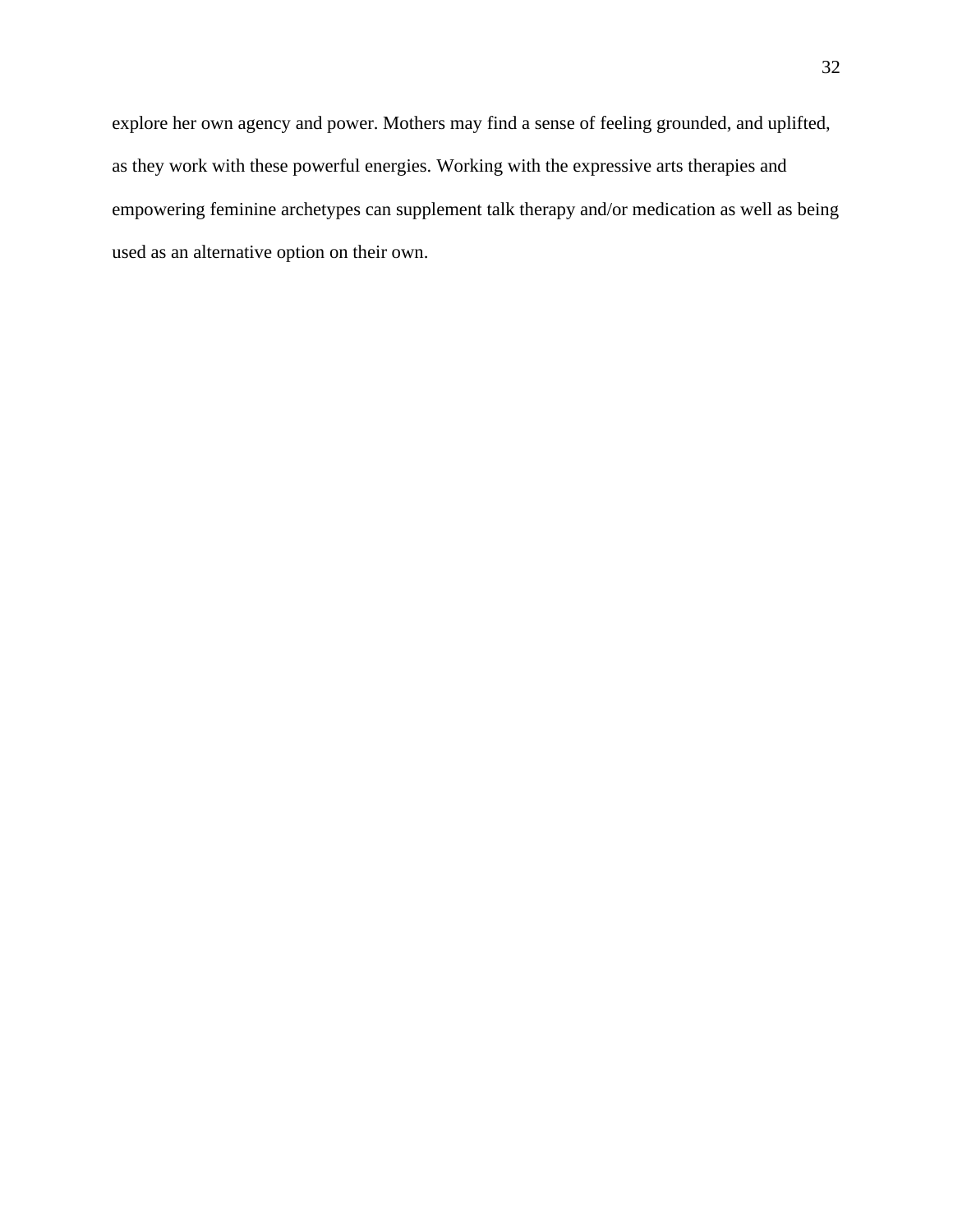#### **References**

- Abramson, A., & Rouse, D. (2008). The postpartum brain. *Greater Good Magazine.*  [https://greatergood.berkeley.edu/article/item/postpartum\\_brain](https://greatergood.berkeley.edu/article/item/postpartum_brain)
- Alexandra, S. & Miller, A. (2019) Being a mom = having all the feels: Social support in a postpartum depression online support group, *Atlantic Journal of Communication*, (*27*)5, 297-310. [https://www.tandfonline.com/doi/abs/10.1080/15456870.2019.1616736?journalCode=haj](https://www.tandfonline.com/doi/abs/10.1080/15456870.2019.1616736?journalCode=hajc20)

[c20](https://www.tandfonline.com/doi/abs/10.1080/15456870.2019.1616736?journalCode=hajc20)

Amanda, B. Wood, L., Teoli, L. (2020). Re-shaping body image: Tape sculptures as arts-based social justice. *The Arts in Psychotherapy (38).* 

<https://doi.org/10.1016/j.aip.2019.101615>

- American Art Therapy Association. (2022, May 2). Definition of art therapy. Retrieved May 4, 2022, from<https://arttherapy.org/>
- American Drama Therapy Association. (2022, May 2). Definition of drama therapy. Retrieved May 4, 2022, from<https://www.nadta.org/>
- American Music Therapy Association. (2022, May 2). Definition of music therapy. Retrieved May 4, 2022, from<https://www.musictherapy.org/>
- Arroyo, C. & Fowler, N. (2013) Before and after: A mother and infant painting group, *International Journal of Art Therapy*, 18:3, 98-112, <https://doi.org/10.1080/17454832.2013.844183>
- Barry, D. (2006). Dramatherapy for women with postnatal depression. *Dramatherapy* (*28*) 3. <https://doi.org/10.1080/02630672.2006-2007.9689701>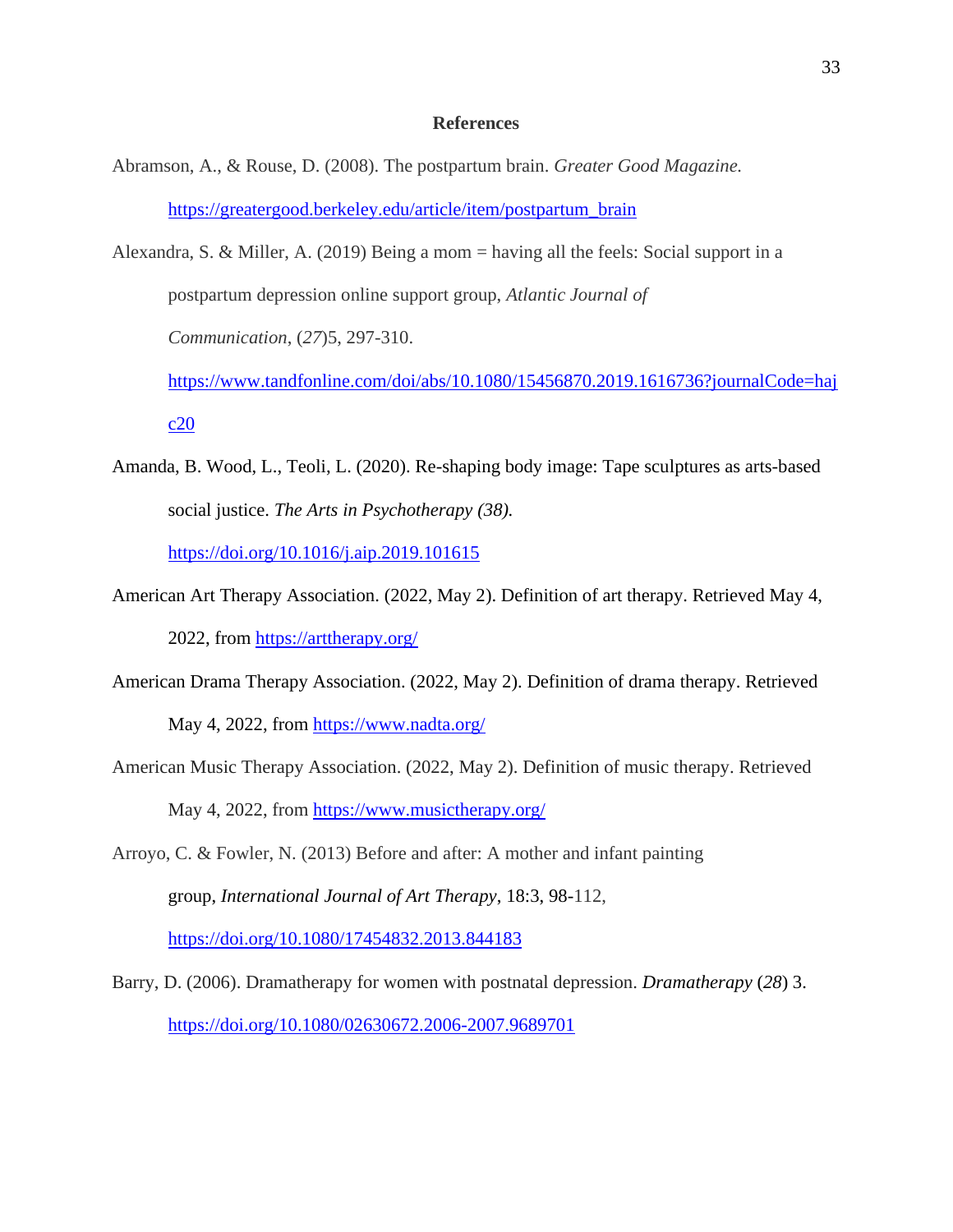- Barton, E. J. (2011). Movement and mindfulness: A formative evaluation of a dance/movement and yoga therapy program with participants experiencing severe mental illness. *American Journal of Dance Therapy*, *33*(2), 157-181.
- England, P. (2022) Seven Gates Media website. Birth Story Medicine. <https://www.sevengatesmedia.com/>
- Estés, C.P. (1992, 1995). *Women who run with the wolves.* The Random House Publishing Group.
- European Association of Dance and Movement Therapy. (2021). Definition of dance and movement therapy. Retrieved May 4, 2022, from<https://eadmt.com/>
- Fancourt, D., & Perkins, R. (2018). Could listening to music during pregnancy be protective against postnatal depression and poor wellbeing post birth? Longitudinal associations from a preliminary prospective cohort study. *BMJ open, 8*(7), e021251.

<https://doi.org/10.1136/bmjopen-2017-021251>

Fancourt, D., & Perkins, R. (2019). Creative interventions for symptoms of postnatal depression: A process evaluation of implementation. *Arts Health*. (1):38-53.

<https://pubmed.ncbi.nlm.nih.gov/31038038/>

- Friedman, S.H., Kaplan, R. S., & Rosenthal, M, B. (2010). Music therapy in perinatal psychiatry: Use of lullabies for pregnant and postpartum women with mental illness. *Music and Medicine (*2) 4.
- Gass, R. & On Wings of Song (1993). Yemaya*.* (Song).On Ancient Mother. Spring Hill Music. <https://open.spotify.com/track/1cm6yuO9BibdM4fB3F44aY?si=774589d180694736>
- Goddard-Blythe, S. (2004). *The well-balanced child: Movement and early learning.* Hawthorne Press.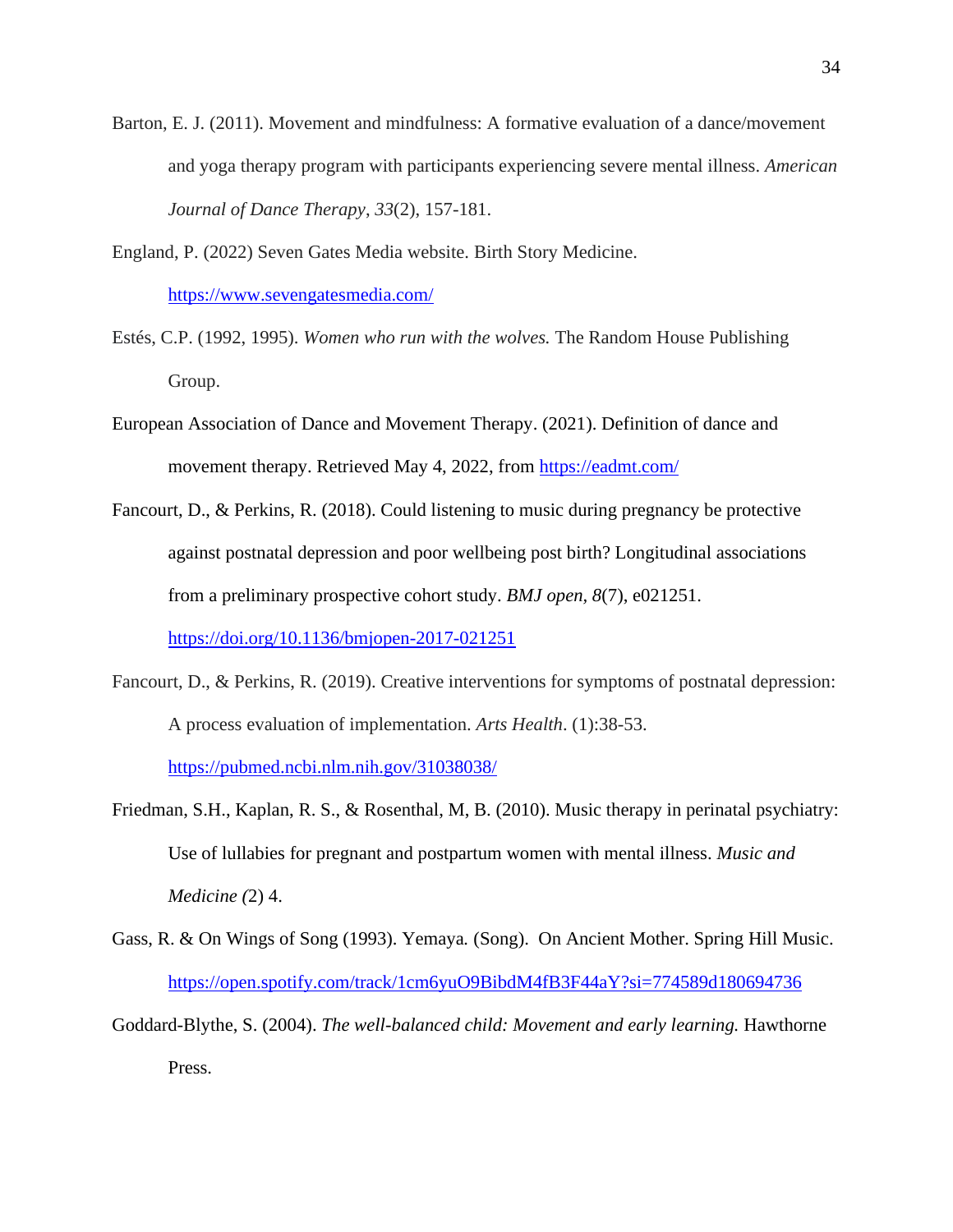Hogarth, R. (2001). *Educating intuition.* University of Chicago Press.

- Hu, J., Zhangm, J. Hu, L., Yu, H., & Xu, J. (2021). Art therapy: A complementary treatment for mental disorders. *Frontiers in Psychology.* <https://doi.org/10.3389/fpsyg.2021.686005>
- Hyvonen, K., Pylvanainen, P., Juotka, J., & Lappalainen, R. (2020). The effects of dance movement therapy in the treatment of depression: A multicenter, randomized controlled trial in Finland. <https://doi.org/10.3389/fpsyg/2020.01687>
- Jennings, S. E. (1996). Brief dramatherapy: The healing power of the here and ow. *Dramatic Approaches to brief therapy*, 201. Jessica Kingsley Publishers.
- Jung, C.G. (1968). *The archetypes and the collective unconscious.* Princeton University Press.
- Krans, K. (2019). *Archetypes Guidebook*. HarperCollins.
- Lieberman, M. (2000). Intuition: A social cognitive neuroscience approach. *Psychological Bulletin, (1*) 126 109-137.
- Loughlin, E. (2009). Intuitive mothering: Developing and evaluating a dance therapy model for mothers with postnatal depression and their vulnerable infants. *Dance Therapy Collections No. 3*

<http://dtaa.org.au/wp-content/uploads/2017/03/LoughlinE2009Intuitive-mothering.pdf>

- Maxwell, D., Robinson, S., & Rogers, K. (2018). "I keep it to myself": A qualitative metainterpretive synthesis of postpartum depression among marginalized women. *The University of Texas at Arlington, Texas.* <https://pubmed.ncbi.nlm.nih.gov/30178901/>
- Morton A., & Forsey P. (2019). My time, my Space (an arts-based group for women with postnatal depression): A project report. *Community Pact*.*86* (5):31-4. <https://pubmed.ncbi.nlm.nih.gov/23724760/>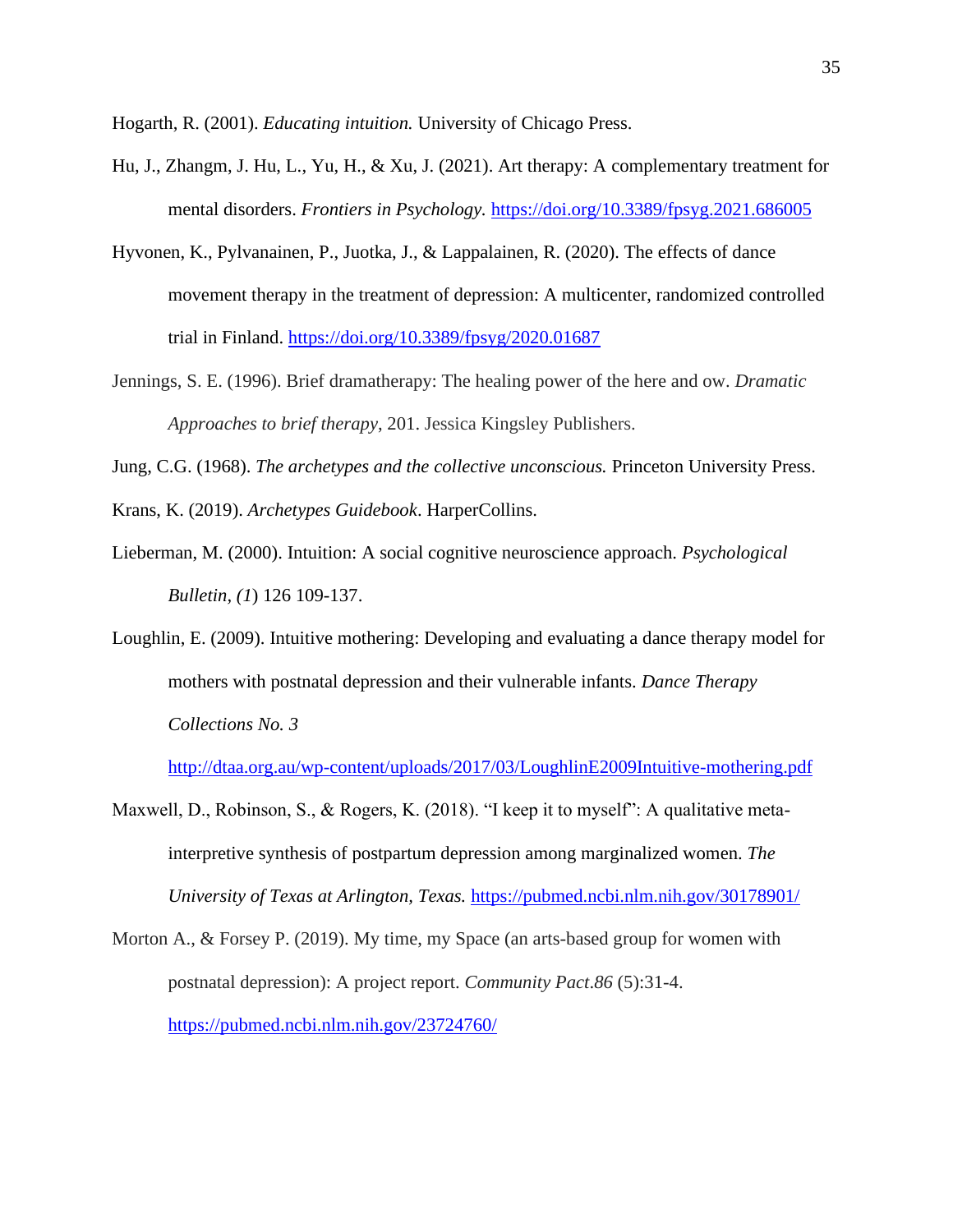- O'Reilly, A. (2010). Outlaw(ing) Motherhood: A theory and politic of maternal empowerment for the Twenty-first Century. *Hecate*, *36*(1-2), 17+ [https://link.gale.com/apps/doc/A246529778/LitRC?u=mlin\\_oweb&sid=googleScholar&x](https://link.gale.com/apps/doc/A246529778/LitRC?u=mlin_oweb&sid=googleScholar&xid=48aad5b6) [id=48aad5b6](https://link.gale.com/apps/doc/A246529778/LitRC?u=mlin_oweb&sid=googleScholar&xid=48aad5b6)
- Papousek, H. & Papousek, M. (1997). Fragile aspects of early social integration. In L. Murray & P.J. Cooper (Eds.) *Postpartum depression and child development* (pp. 35-53). The Guilford Press.
- Perkins, R., Yorke, S., Fancourt, D., (2018). How group singing facilitates recovery from the symptoms of postnatal depression: A comparative, qualitative study. *BMC Psychology* 6.14 <https://doi.org/10.1186/s40359-018-0253-0>
- Pylvanainen, P., Hyvonen, K. & Muotka, J. (2020). The profiles of body image associate with changes in depression among participants in dance movement therapy group. *Frontiers in Psychology*. <https://www.frontiersin.org/articles/10.3389/fpsyg.2020.564788/full>

Rogers, N. (1993). *The creative connection.* Science & Behavior Books, Inc.

Sanfilippo, K. R. M., McConnell, B., Cornelius, V., Darboe, B., Huma, H. B., Gaye, M., & Stewart, L. (2019). A study protocol for testing the feasibility of a randomised stepped wedge cluster design to investigate a community health intervention through musical engagement (CHIME) for perinatal mental health in the Gambia. *Pilot and Feasibility Studies*, *5*(*1*), 1-8.

Sherborne, V. (2001). *Developmental movement for children.* Worth Publishing.

Sharma, G. (2018). Baby's blues: This play talks about postnatal depression. *The Times of India*. [https://timesofindia.indiatimes.com/entertainment/hindi/theatre/babys-blues-this-play](https://timesofindia.indiatimes.com/entertainment/hindi/theatre/babys-blues-this-play-deals-with-the-never-much-discussed-postnatal-depression/articleshow/66108706.cms)[deals-with-the-never-much-discussed-postnatal-depression/articleshow/66108706.cms](https://timesofindia.indiatimes.com/entertainment/hindi/theatre/babys-blues-this-play-deals-with-the-never-much-discussed-postnatal-depression/articleshow/66108706.cms)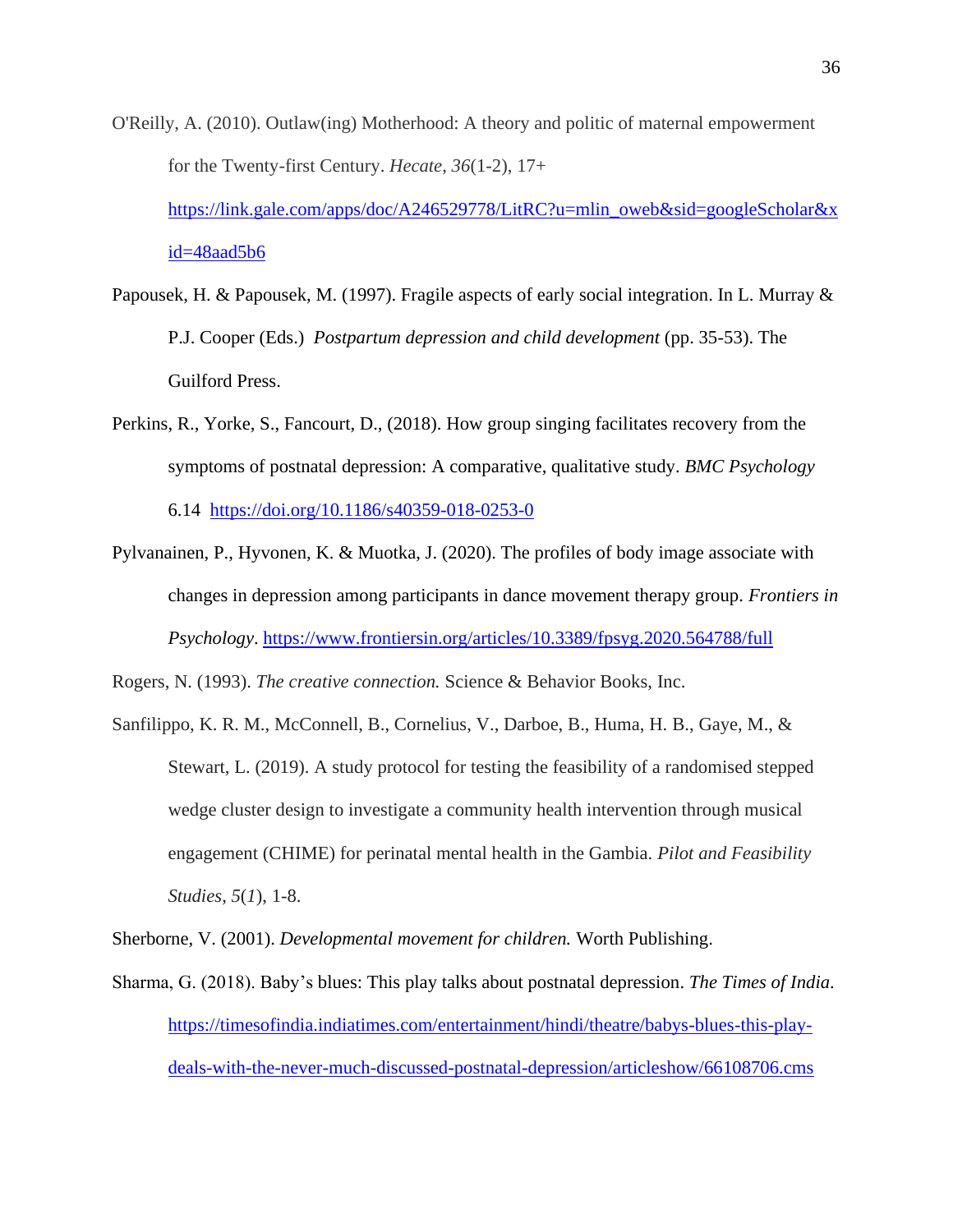Sherman-Burke, J. & Greene, L. (1986). *The mythic tarot*. Fireside Publishing.

- Tartiere, N. (2020). Staging a future with mums in mind: Mothers artists makers Ireland (MAM) and the fight to balance motherhood and theatre, *Frontiers: A Journal of Women Studies. 41*(2). 122-127.
- Weglowska-Reepa, K., Kowal, J., Park, H.L., & Lee, K.H. (2008). The presence of spiritual archetypes among representatives of eastern and western cultures. *Jung Journal, Culture and Psyche.* (*2*)3. 58-72.<https://doi.org/10.1525/jung.2008.2.3.58>
- Williams, R. (2019). Singing the blues: How music can help ease postnatal depression. Melodies for Mums singing class uses songs specially chosen to improve confidence and bonding. *Guardian Newspapers*.

<https://www.theguardian.com/society/2019/dec/06/singing-babies-postnatal-depression>

- Winnicott, D. (1947). Further thoughts on babies as persons. *The child and the outside world: Studies in developing relationships.* Tavistock Publications, 139-140 <https://doi.org/10.1093/med:psych/9780190271350.001.0001>
- Woods, S. (2020). Movement as healing: Los Angeles-based dance/movement therapist Gabrielle Kaufman explains how she works with mothers and dancers suffering from postpartum depression. *Dance Magazine, May 2020.* [www.dancemagazine.com](http://www.dancemagazine.com/)

Zolrak (2017). *The Tarot of the Orishas*. Llewellyn Publications.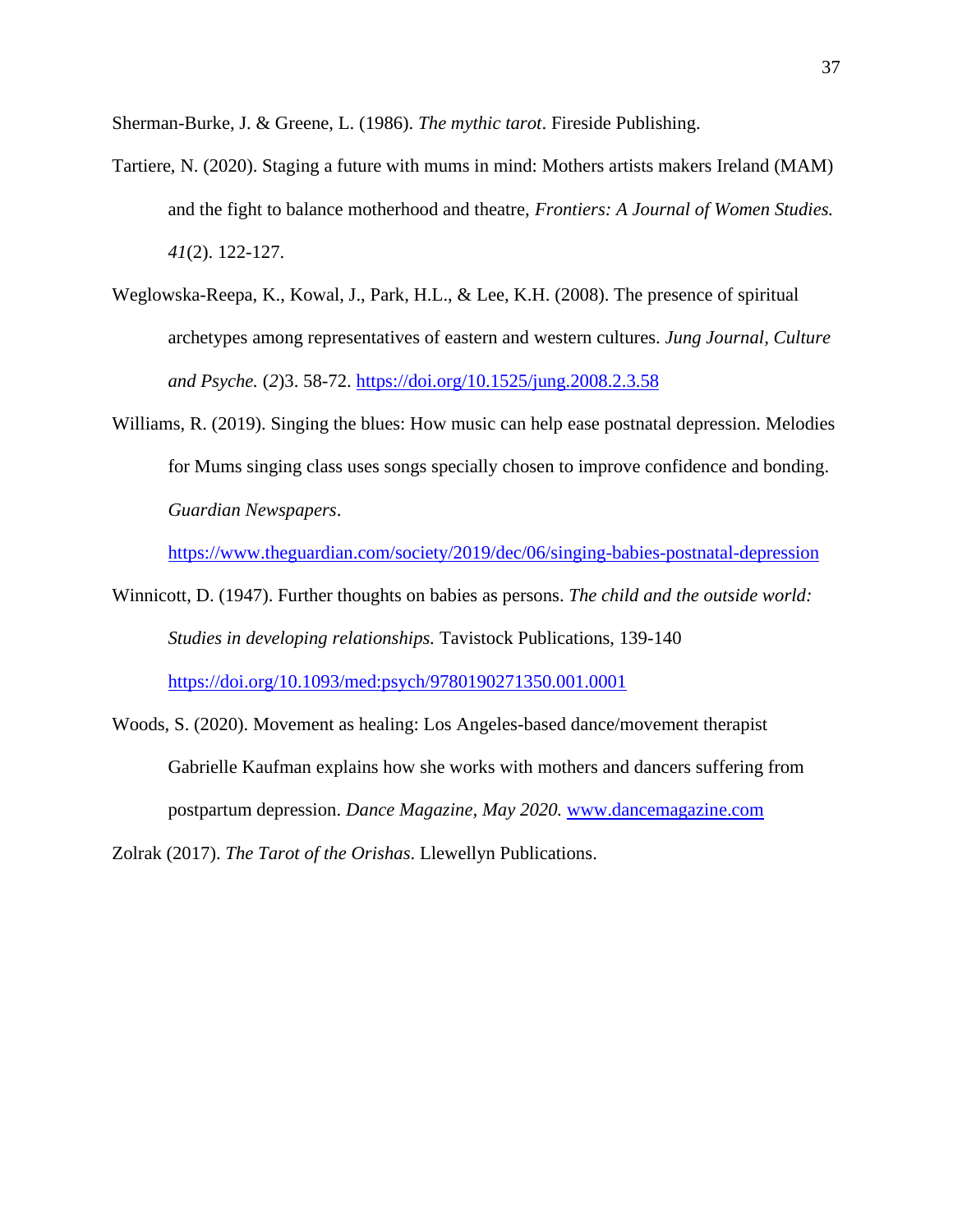## **Acknowledgments**

The author would like to thank Christian Roulleau, her husband, who helped her to refrain from throwing the computer out the window.

To Miranda Roulleau, her daughter, for listening and love.

And to Jena Leake, her thesis advisor and midwife extraordinaire, for this thesis baby.

Thank you all so much.